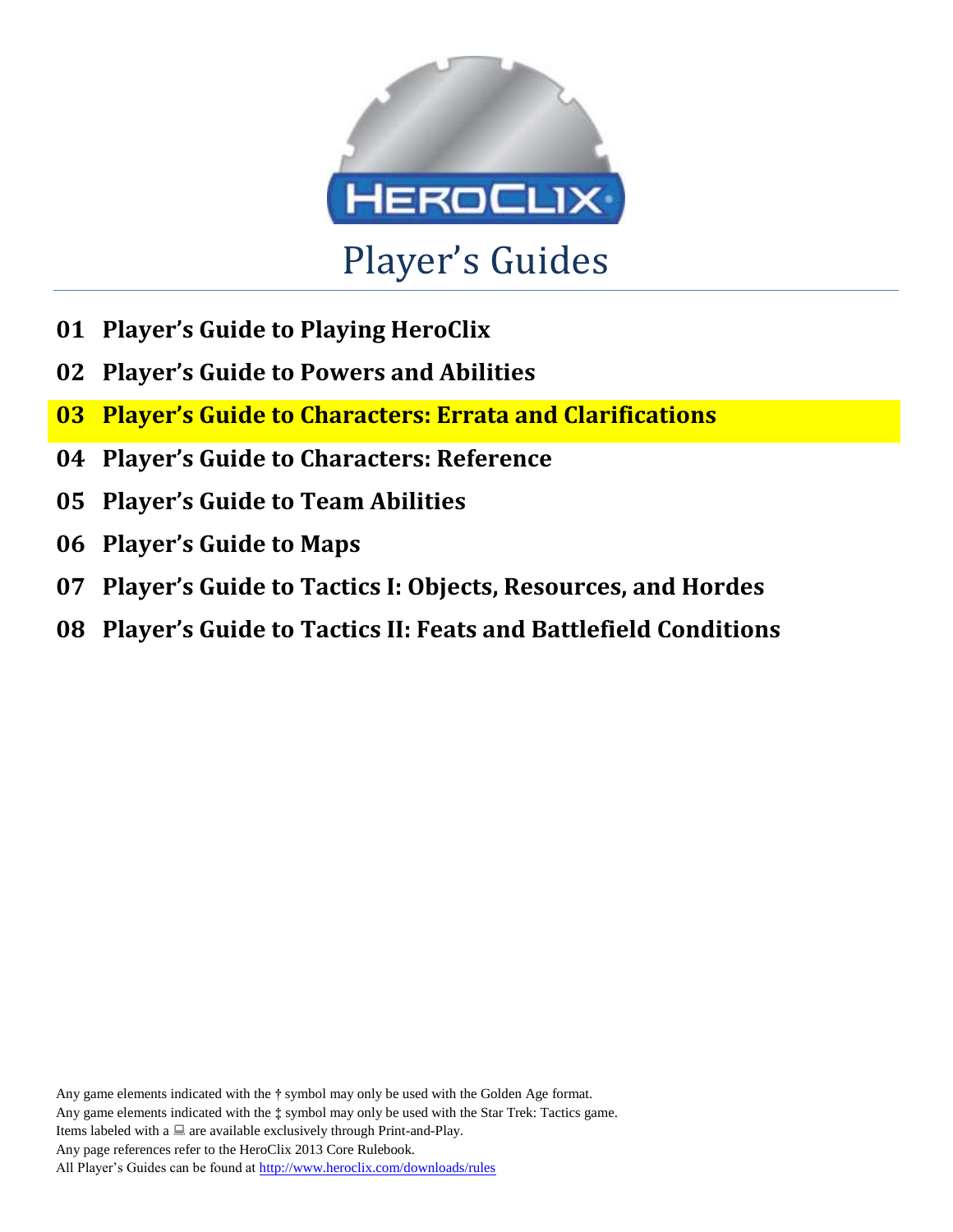# **Table of Contents**

| DC 75 <sup>th</sup> An同 versus 12 |  |
|-----------------------------------|--|
|                                   |  |
|                                   |  |
|                                   |  |
|                                   |  |
|                                   |  |
|                                   |  |
|                                   |  |
|                                   |  |
|                                   |  |
|                                   |  |
|                                   |  |
|                                   |  |
|                                   |  |
|                                   |  |
|                                   |  |
|                                   |  |
|                                   |  |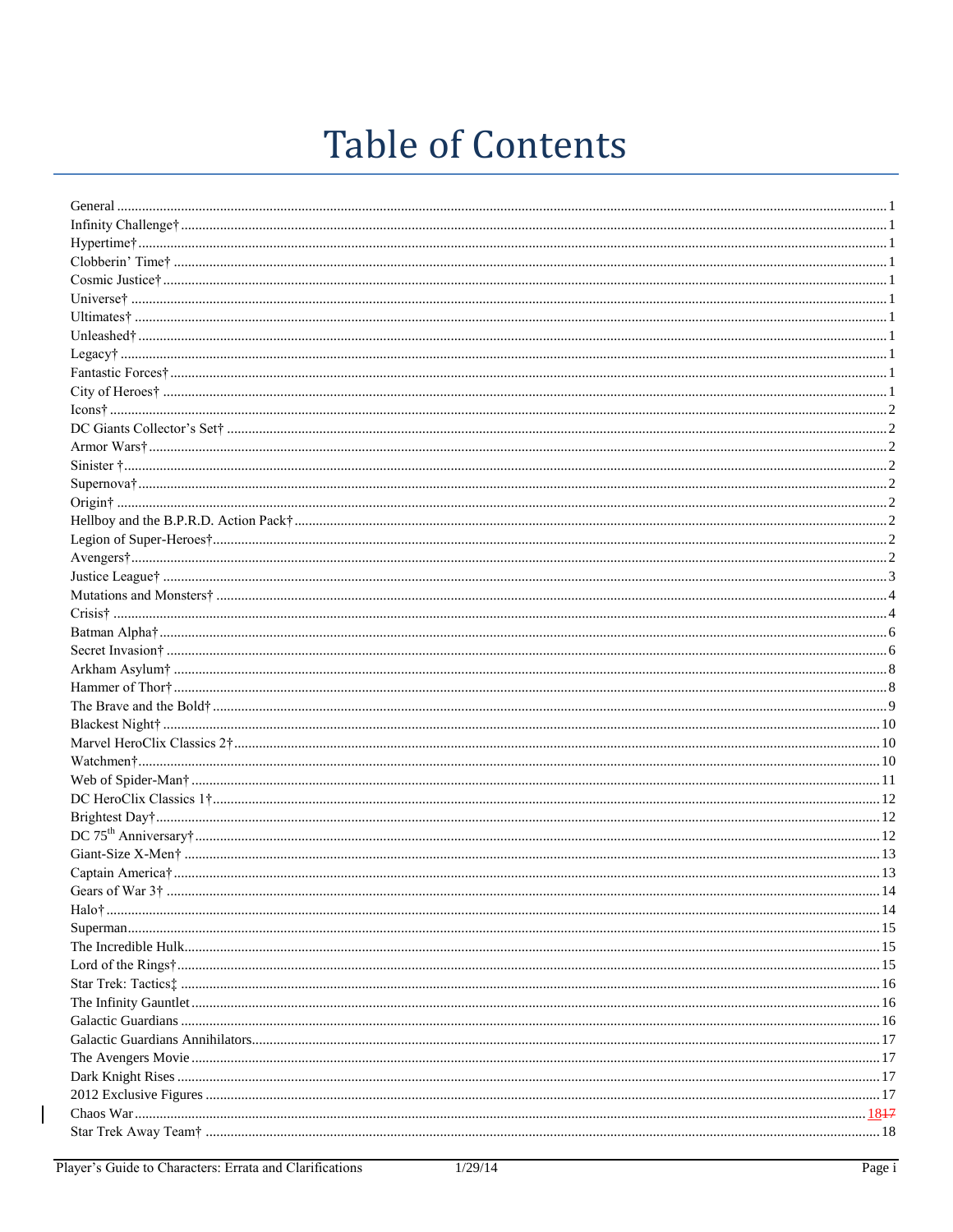| 22 <del>21</del> |
|------------------|
|                  |
|                  |
|                  |

 $\overline{\phantom{a}}$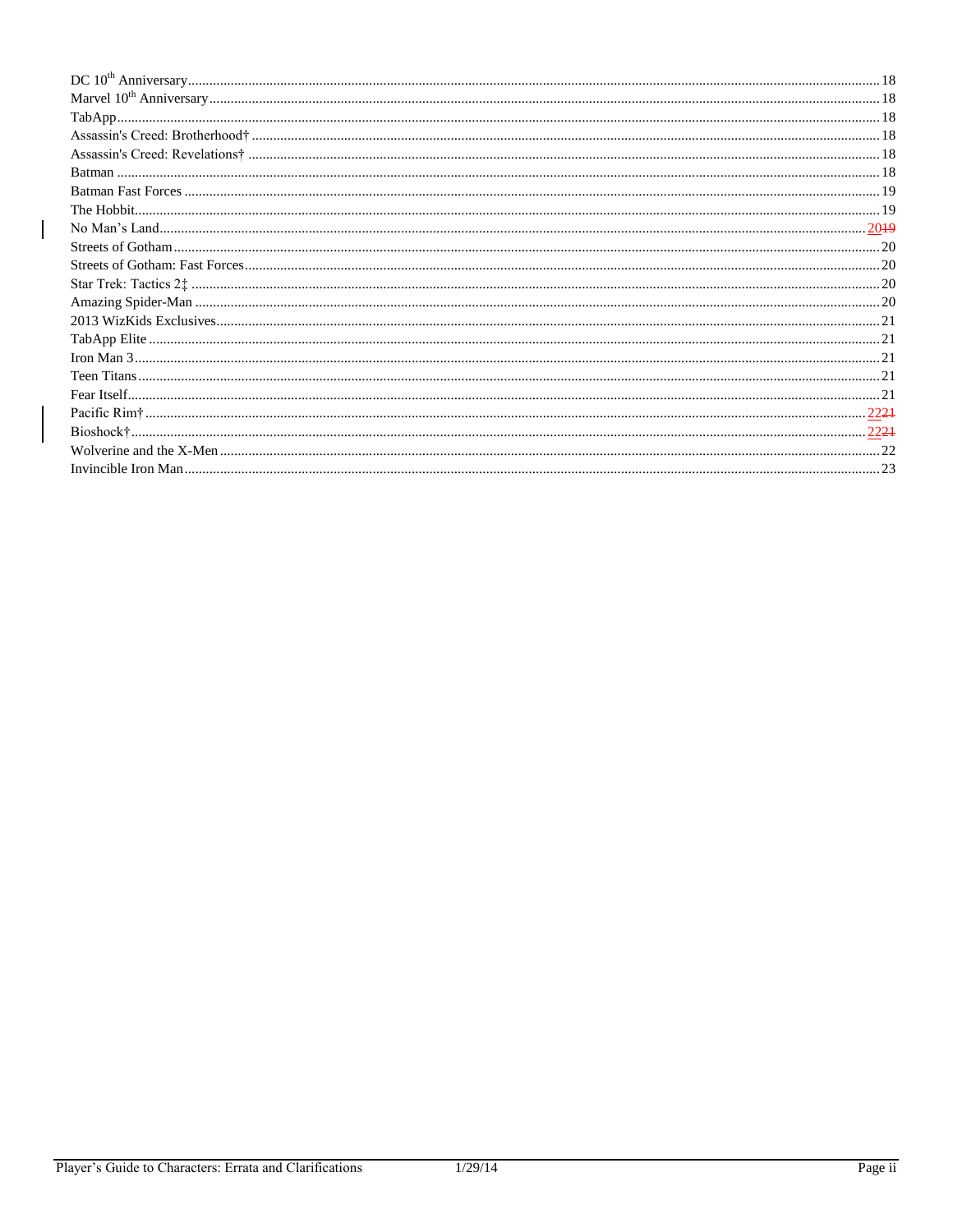# <span id="page-3-0"></span>**General**

Print and Play: For WizKids events, players can print any legitimate copy of a cardboard element from HeroClix. The printed version must not be functionally different from a legal WizKids-released version of the element. This policy does not apply to 3D elements, though it does apply to the cards that accompany them.

Flight Stands – many characters have flight stands, once used as an indicator of a character being able to use Flight and Carry. Unless specified otherwise below, characters follow the rules of their speed symbol. A flight stand alone does not indicate the ability to use Flight or Carry.

The keyword "Gotham Underworld" is "Gotham City Underworld" instead.

Battlefield Promotion powers can only result in the addition of up to 1 Promotion Token per action.

# <span id="page-3-1"></span>**Infinity Challenge†**

# **#092-093 Pyro**

These characters are members of the Brotherhood (not Masters of Evil, as indicated).

# <span id="page-3-2"></span>**Hypertime†**

# **#043-045 Riddler**

Some early printings of this character do not have Shape Change, Barrier, or Support; it had Mastermind and Perplex. Wherever Shape Change or Barrier appears on this character's dial, substitute Mastermind. Wherever Support appears, substitute Perplex.

# <span id="page-3-3"></span>**Clobberin' Time†**

**#075 Dr. Doom** This character possesses  $\mathcal{H}$  instead of  $\mathcal{H}$ .

# <span id="page-3-4"></span>**Cosmic Justice†**

**#003 Easy Company Soldier** This character has Energy Explosion on its first click.

**#004 Easy Company Medic** This character has Support on its first two clicks.

# <span id="page-3-5"></span>**Universe†**

# **#014 Hand Ninja**

This character has a damage value of 2 on its second click. This character does not have Stealth on its last click.

# **#015 Hand Ninja**

This character has a damage value of 2 on its third click. This character does not have Stealth on its last click.

**#020 S.W.A.T. Specialist**

This character has Range Combat Expert on its second click.

# **#072 Vulture**

This character has Charge on its first click.

**#078 Hobgoblin** This character has an attack value of 7 on its final click.

**#079 Sabretooth** This character has a point value of 38.

**#089 Annihilus** This character has a point value of 103.

**#092 Captain America** This character has a point value of 47.

**#119 Wasp** This character has a range of 4 and  $\mathbf{\hat{H}}$ .

# <span id="page-3-6"></span>**Ultimates†**

**#072 Doctor Octopus** This character does not have Battle Fury on his fifth click.

**#210 Ororo Munroe** Ororo Munroe possesses instead of  $\mathbb{Z}$ 

# <span id="page-3-7"></span>**Unleashed†**

**#003 DEO Agent** This character has Perplex on its second click.

**#007-009 Gotham Undercover** These characters possess  $\mathbb{Z}$  instead of

# <span id="page-3-8"></span>**Legacy†**

**#210 Connor Kent** This character possesses the  $\bullet$  symbol.

# <span id="page-3-9"></span>**Fantastic Forces†**

**#064 Juggernaut** This character has a 17 defense value on the first click.

**#205 Sue Storm** Sue Storm possesses instead of

# <span id="page-3-10"></span>**City of Heroes†**

# **#002 Manticore**

Some versions of this character have the incorrect collector's number on the dial sticker. The number should read CoH002, instead of CoH003.

# **#003 Positron**

Some versions of this character have the incorrect collector's number on the dial sticker. The number should read CoH003, instead of CoH002.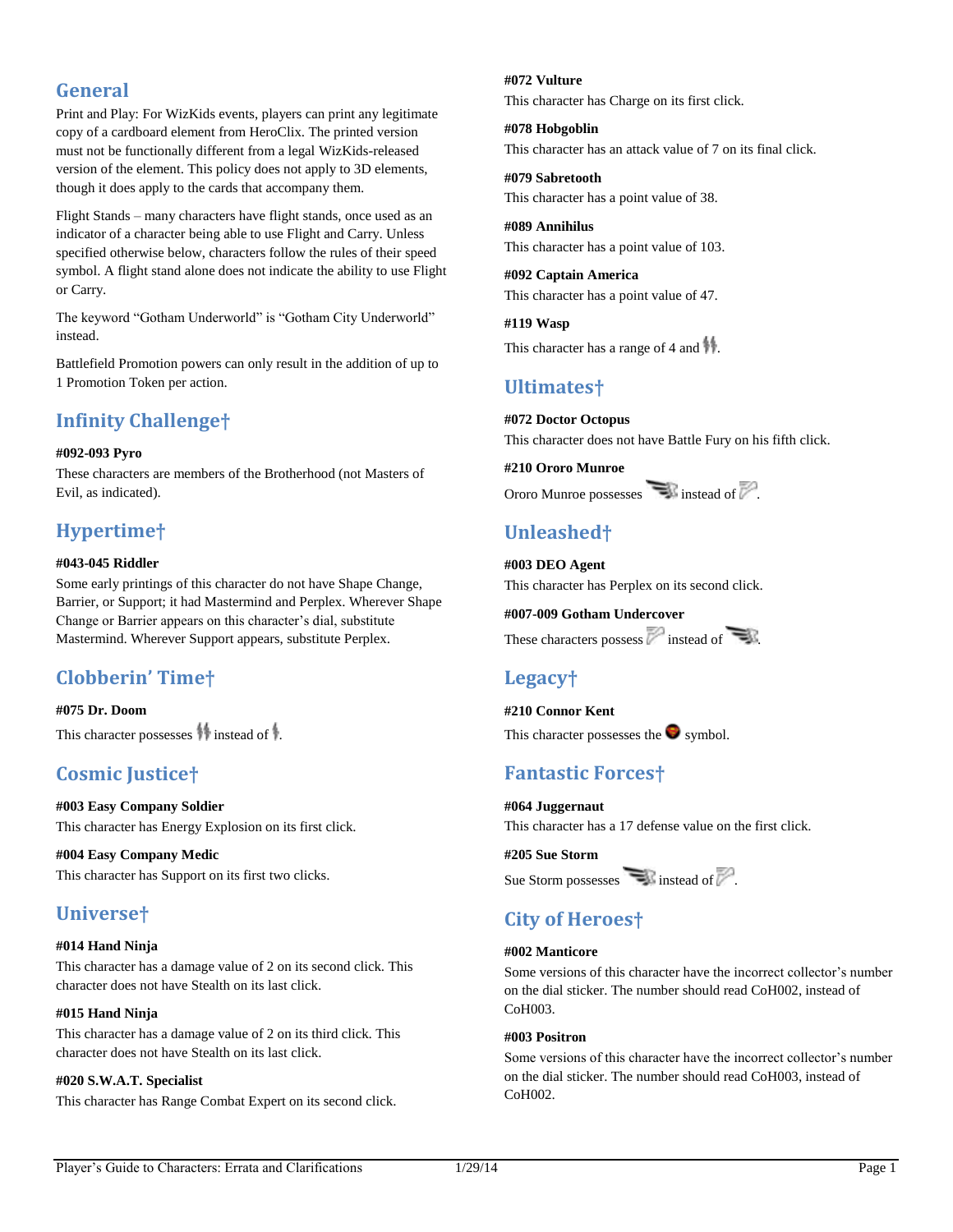# <span id="page-4-0"></span>**Icons†**

**#018 Cheetah** This character has 2 damage on its final click.

**#201 Dr. Jonathan Crane** This character has 6 range.

# <span id="page-4-1"></span>**DC Giants Collector's Set†**

# **#001-007 All figures**

These characters possess  $\overline{\mathbf{A}}$  instead of  $\mathbb{H}$ .

# <span id="page-4-2"></span>**Armor Wars†**

# **#038-039 Thunderball**

These characters are members of the Masters of Evil (not the Serpent Society, as indicated).

# **#049-051 Shaman**

These characters possess  $\mathbb{Z}$  instead of

# **#052-054 Quicksilver**

These characters possess instead of  $\Box$ 

# **#061-063 Dazzler**

These characters possess instead of  $\Box$ 

# **#070 Crimson Dynamo**

This character should have 2 damage and Close Combat Expert on the first two clicks.

# **#203 Sam Guthrie**

This character possesses  $\Box$  instead of  $\Box$ 

**#208 Shiro Yoshida** This character should not have Battle Fury on its final click.

# <span id="page-4-3"></span>**Sinister †**

# **#038-039 Shadowcat**

These characters possess instead of  $\Box$ 

**#044-045 Nighthawk**

These characters possess  $\blacksquare$  instead of  $\blacksquare$ .

# **#059 Spider-Man**

This character possess  $\bullet$  instead of  $\mathbb{Z}$ .

**#081 Bullseye**

This character possesses  $\sim$  instead of  $\approx$ 

# **#095 Stilt-Man**

This character possesses  $\mathcal{R}$  instead of  $\mathcal{H}$ .

# <span id="page-4-4"></span>**Supernova†**

# **#224 The Mighty Thor**

This character does not have Battle Fury on any of its clicks.

**#B003 Jane Foster** This character is 7 points.

# <span id="page-4-5"></span>**Origin†**

# **#021 Halo**

This character has Energy Explosion on its first, sixth, and seventh clicks (when Poison appears).

**#046 The All-New Atom** This character has Leap/Climb on its first click.

# <span id="page-4-6"></span>**Hellboy and the B.P.R.D. Action Pack†**

**#002 Liz Sherman** This character has a 2 damage value on her last click.

**#005 Johann Kraus** This character has a 0 damage value on his last click. Johann Kraus does not fly. Ignore the flight stand on this character.

# <span id="page-4-7"></span>**Legion of Super-Heroes†**

# **#005 Phantom Girl**

Disruption reads: "If Phantom Girl moves through or occupies the same square as an object, or at the end of a move action is adjacent to an object or an opposing character holding an object, you may remove that object from the game."

# <span id="page-4-8"></span>**Avengers†**

**#009 Hulkling** The keyword "Skrull" is "Skrulls".

**#021 Toro** Firewall reads: "If all six hindering terrain markers…"

**#023 Lionheart** The keyword "Captain Britain Corps." is "Captain Britain Corps".

**#029 Taskmaster** Better You Than Me is a defense power, not a damage power.

**#030 Iron Lad** The keyword "Armored" is "Armor".

**#032 Red Skull** The special power Cosmic Cube begins "The Red Skull can use Outwit, Perplex, and Probability Control."

# **#036 Falcon**

When using Fly-By, if Falcon chooses to use the rest of his halved movement, and he starts the movement adjacent to a character from which he has not yet broken away this turn, he would need to roll break away normally.

# **#043 Molecule Man**

Molecular Destruction is an attack power, not a speed power.

Molecular Destruction's rule text replaces "Once per turn…" with "Once during Molecule Man's turn…"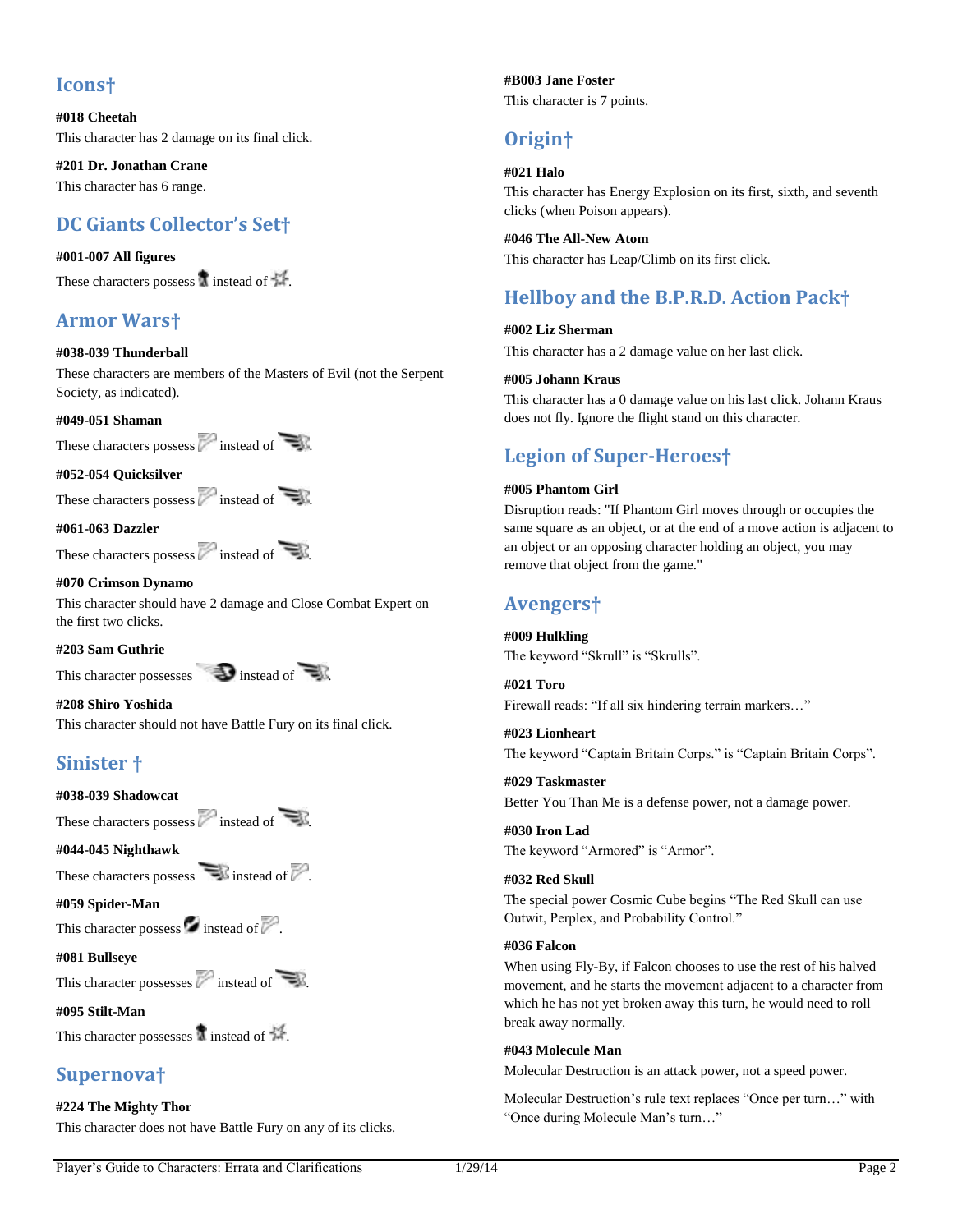Option 1 of Molecular Destruction reads: "(1) Remove any target object (including an object held by a character) from the game."

# **#047 Wiccan**

Group Teleportation says "…When he uses this power, he can use the Carry ability to carry up to three friendly characters…."

# **#049 Two-Gun Kid**

Fanfire's rule text replaces "two separate close combat attacks" with "two separate ranged combat attacks"

# **#050 Winter Soldier**

Ruthless Ally's rule text replaces "unpreventable damage" with "unavoidable damage".

# **#052 Citizen V**

The character card has Charge listed on it.

# **#055 Hulk**

Toughness is a defense power, not a damage power.

Hulk Gonna Tear Your Head Off is a damage power marked with the symbol.

# **#057 Scarlet Witch**

This character possesses  $\blacksquare$  instead of  $\mathbb Z$ .

# **#060 Cap and Bucky**

| <b>Qualifying Name</b> | <b>OR</b> | <b>Qualifying Real Name</b> |
|------------------------|-----------|-----------------------------|
| Captain America        |           | <b>Steve Rogers</b>         |
| <b>Bucky Barnes</b>    |           | James Buchanan Barnes       |

# **#102 Firelord**

This character has Toughness on slots 4, 5, and 6.

This character has Energy Shield/Deflection on slots 7, 8, and 9.

# <span id="page-5-0"></span>**Justice League†**

# **#001 Batman**

To use Out of the Shadows: (1) Announce the type of non-free action Batman will take, even if it is not a legal action from his current position, as long as it can be legally done from step 3. (2) Reposition Batman from a square of hindering terrain to another square of hindering terrain. (3) Perform the declared action.

Batman does not need to break away from an adjacent character in order to be placed with Out of the Shadows.

# **#007 Icicle**

Action tokens are only assigned when the barrier terrain tokens are placed with Copsicles, not if a character moves or is moved adjacent to them.

2 squares of diagonally touching barrier terrain tokens will prevent adjacency between a character and another barrier terrain token on the opposite diagonal.

# **#009 The Joker**

Unpredictable Omnipotence's rule text replaces "unpreventable damage" with "unavoidable damage".

# **#016 Bouncing Boy**

The keyword "Legion" is "Legion of Super Heroes".

# **#017 Parasite**

If Attack Drain is used to copy Super Strength, the actions Parasite must roll 2d6 are when he picks up the object and when he uses it in an attack.

Parasite can't be given a power action to activate Defense Drain.

# **#026 Captain Boomerang**

When using Boomerang, making an attack "as if he occupied the square" is for range, knock back and line of fire. All other conditions, such as using an ability that requires adjacency or line of fire, Captain Boomerang is still in his original square.

# **#028 Zatanna**

onrefnI! is an attack power, not a damage power.

# **#033 Vigilante**



# **#035 Deadman**

The last sentence begins "If Deadman is defeated…"

Remove the phrases ", and any of the target's canceled powers return" and "or canceled" from the power's text.

Feats assigned to the target character can't be used while possessed.

Feats assigned to Deadman can't be used by Deadman while he is possessing a character.

If Deadman must stop possessing a character and there is no square to which a line of fire can be drawn, Deadman is placed in the closest available unoccupied square. If Deadman chooses to stop possessing a character but has no available square, then he can't stop possessing the character.

Possession is not Mind Control. Characters that normally can't be targeted with Mind Control can be targeted with Possession.

If Possession is used on the opponent's last character, then the game would end. Each player would calculate victory points they have earned and the winner would be determined accordingly.

If the target is defeated, return Deadman to the map in the same manner as if the target had been released while occupying the last square it occupied.

# **#036 Granny Goodness**

The keyword "Apokalips" is "Apokolips".

# **#038 Batman and Robin**

| <b>Qualifying Name</b> | OR. | <b>Qualifying Real Name</b> |
|------------------------|-----|-----------------------------|
| <b>Batman</b>          |     | Bruce Wayne                 |
| Robin                  |     | Tim Drake                   |

# **#041 Mr. Mxyzptlk**

When using Object Animation, the line of fire only needs to be drawn to the square $(s)$  – not the character $(s)$ .

Object Animation reads: "Give Mr. Mxyzptlk a power action and roll a d6 for each opposing character that has zero or one action token,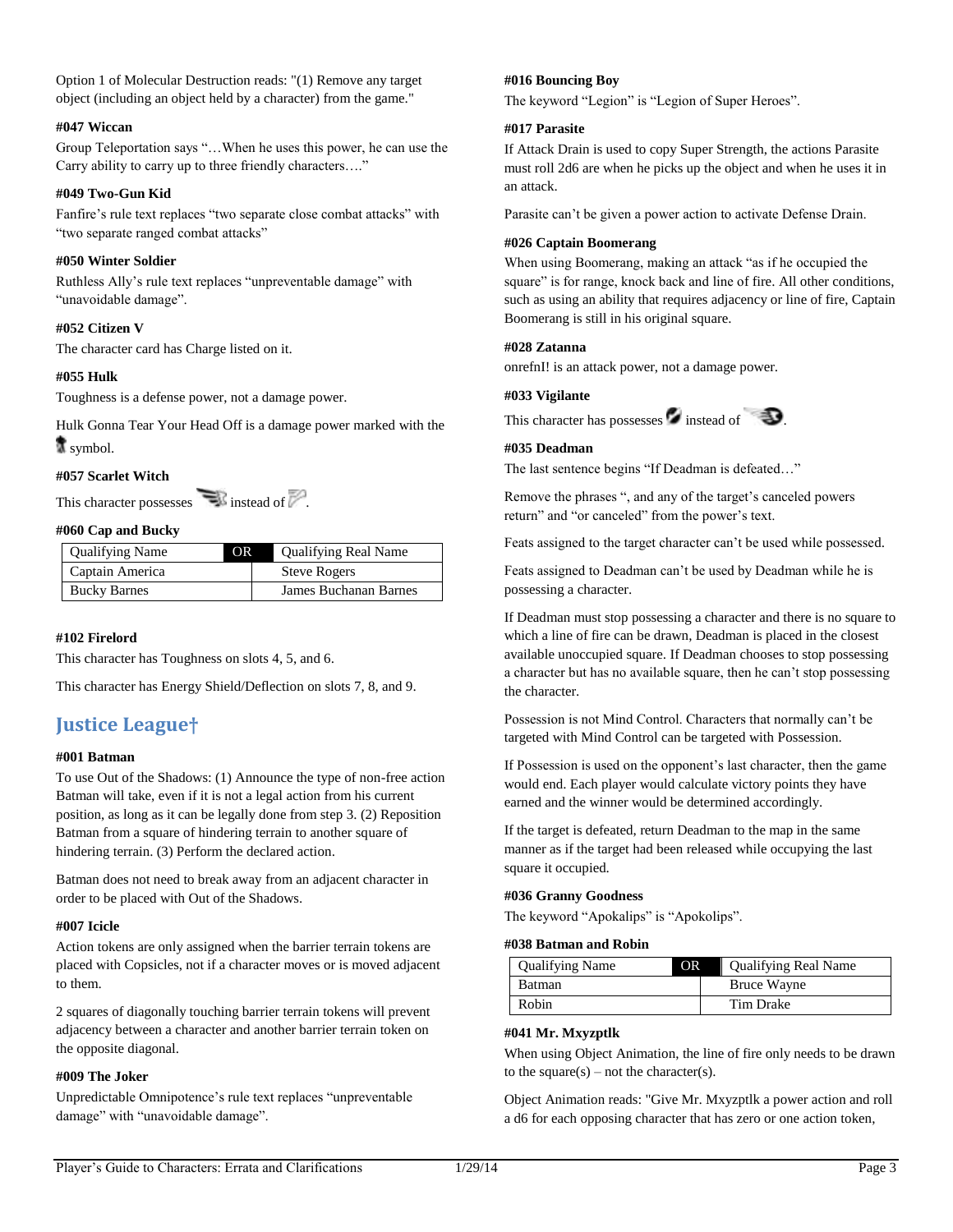that is in a square 4 or fewer squares away to which Mr. Mxyzptlk has a clear line of fire, and that is holding an object or adjacent to or occupies either a square of hindering terrain or a square that has an object. On a result of 3-6, give the character an action token."

# **#048 Dream Girl**

The keyword "Legion" is "Legion of Super Heroes".

# **#051 Lobo**

If Bounty Hunter is outwitted, when it returns, a new target character may be selected.

Bounty Hunter does not include the phrase "or eliminated".

# **#053 Big Barda & Mister Miracle**

The keyword "Green Lantern" is "Green Lantern Corps".

| <b>Qualifying Name</b> | <b>Qualifying Real Name</b><br>OR |  |
|------------------------|-----------------------------------|--|
| Big Barda              | Barda Free                        |  |
| Mister Miracle         | <b>Scott Free</b>                 |  |

# **#055 Green Lantern**

The keyword "Green Lantern" is "Green Lantern Corps".

# **#101 Aquaman**

Aquaman's character card should list the point value as 70 points.

# **#104 Green Lantern**

This character possesses  $\sum$  instead of  $\geq$ 

# <span id="page-6-0"></span>**Mutations and Monsters†**

# **#006 Pete Wisdom**

Hot Knives is "Energy Explosion" instead of "Orange".

# **#009 Cuckoo**

The special power Hive Mind starts "When Cuckoo is given a nonfree action…"

Coordination says "…When Cuckoo is given a move action, she can use the Carry ability to carry up to two other adjacent Cuckoos."

#### **#012 Colossus**

The first sentence of Fastball Special reads "Colossus can use Telekinesis, but only Option 3 and only on adjacent objects."

The second sentence of Fastball Special reads "When using Telekinesis, Colossus can treat any adjacent friendly character that has a point value more than 30 and the  $\frac{1}{2}$  damage symbol as if it were a light object, but the character is not destroyed in the attack, nor is it placed in B."

# **#031 Professor X**

The keyword "Illluminati" is "Illuminati".

# **#034 Archangel**

For clarifications on Fly-By, see Avengers #036 Falcon

# **#038 Omega Red**

Carbonadium Tentacles is "Blades/Claws/Fangs", not "Blade/Claws/Fangs".

#### **#042 Unus the Untouchable**

The knock back from Bounce occurs even if the attack deals no damage (such as a close combat attack with Telekinesis). The knock back would occur after the figure has been moved.

#### **#046 Arcade**

When objects are moved with Murderbots, they use Arcade's speed symbol as well as his value.

#### **#047 Super-Adaptoid**

See Justice League #017 Parasite for clarifications on "Attack Drain" and "Defense Drain".

Perplex and Hammer are both damage powers marked with the symbol.

# **#048 Wrecker**

Exploit Weakness is a damage power, not a defense power.

# **#058 Warskrull**

The keyword "Skrull" is "Skrulls".

# **#061 Dark Beast**

When multiple effects can occur simultaneously when using Cruel Experiment, the acting player can choose which effect to apply first.

#### **#062 Rampaging Hulk**

Squash reads: "Immediately after the resolution of a move action in which the Rampaging Hulk activates Leap/Climb..."

#### **#200 Iron Man**

The Experience Level is Silver (Unique).

#### **#B005 Amadeus Cho**

Excello says "Amadeus Cho can use Outwit, but must be given a power action instead of a free action."

# <span id="page-6-1"></span>**Crisis†**

# **#006 Shimmer**

Transmute reads: "Once per turn, if Shimmer is adjacent to an object (including an object held by a character) at the beginning or end of any action she is given, she can remove that object from the game."

# **#007 Jericho**

For errata and clarifications on Possession, see Justice League #035 Deadman

# **#021 Rip Hunter**

Characters that have had their standard/named powers countered that become adjacent to Rip Hunter, no longer have those powers countered if he is using Time Master.

If a character adjacent to Rip Hunter is targeted by a power like Joker Makes the Rules (see Justice League #009, Joker), Time Master would prevent all of the standard and named powers from being countered.

If Rip is the target of a power like Joker Makes the Rules (see Justice League #009, Joker) then his special power would be countered along with all of his standard/named powers, despite using Time Master.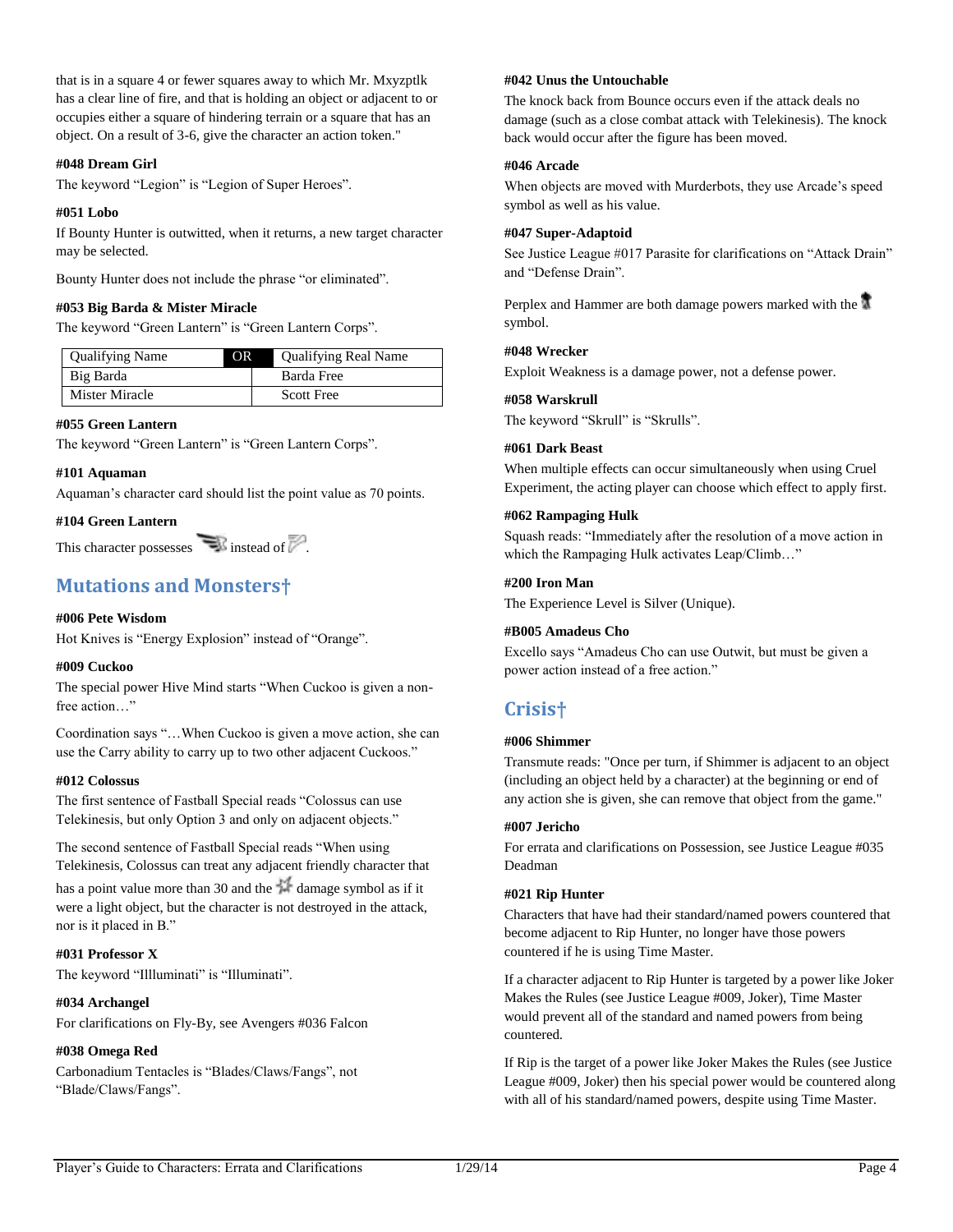# **#022 Dawnstar**

Tracker reads: "Dawnstar can use Hypersonic Speed."

# **#024 Karate Kid**

The keyword "Legion" is "Legion of Super Heroes".

# **#026 Green Arrow**

If Green Arrow uses Hail of Arrows and hits three targets when his damage value was two, there would be a total of five damage to be dealt to the various targets.

# **#027 Trickster and Pied Piper**

| <b>Qualifying Name</b> | <b>Qualifying Real Name</b><br>OR. |
|------------------------|------------------------------------|
| Trickster              | James Jesse                        |
| Pied Piper             | <b>Hartley Rathaway</b>            |

# **#032 Hawk and Dove**

| <b>Qualifying Name</b> | OR. | <b>Qualifying Real Name</b> |
|------------------------|-----|-----------------------------|
| Hawk                   |     | Hank Hall                   |
| Dove                   |     | Don Hall                    |

# **#036 Chief**

When removing Manipulate tokens, Probability Control can be used on the d6 roll. The Chief is the character that needs to be targeted for this line of fire.

If the d6 roll is a 1-2, and The Chief has more Manipulate tokens on his card, he may continue to use Manipulate until he has no more tokens.

If a force has more than one Chief, each can use this power at the beginning of the turn. Only one action for the action pool can be acquired this way, but each Chief can roll to try to place a Manipulate token.

When The Chief uses Manipulate to add a token to his card it replaces all other effects of the Leadership roll (e.g., if The Chief was equipped with Tactics, he would choose between a Manipulate token or 2 actions with a successful Leadership roll).

All references to "The Chief" in this figure's game effects refer to "Chief."

# **#039 Harbinger**

Harbinger can only use You Are Needed to choose a character that has the same size base as she has.

# **#045 Trigon**

When a Doppelganger is destroyed, it is removed from the game.

# **#048 Darkseid**

Option 3 of Omega Effect begins "Darkseid's damage value is 0 and is locked."

The keyword "Apokalips" is "Apokolips".

# **#054 Alex Luthor**

If ignoring a battlefield condition while using Earth 154 + Earth 462 results in a character being placed in an illegal square (e.g., blocking terrain), it would be moved by the active player to the closest square it could occupy.

#### **#058 Nightwing and Starfire**

| <b>Qualifying Name</b> | OR. | <b>Qualifying Real Name</b> |
|------------------------|-----|-----------------------------|
| Nightwing              |     | Dick Grayson                |
| <b>Starfire</b>        |     | Koriand'r                   |

#### **#059 The Spectre**

Ghostly Guardian reads "… and possesses the Justice Society team ability."

#### **#060 Monitor**

Moving Pawns on the Board succeeds on a roll of 5-6 instead of 4-6.

#### **#061 World's Finest**

| <b>Qualifying Name</b> | ОR | <b>Qualifying Real Name</b> |
|------------------------|----|-----------------------------|
| Superman               |    | Clark Kent or Kal-El        |
| <b>Batman</b>          |    | Bruce Wayne                 |

#### **#100 Superman**

The special power "Leading the Attack" begins: "Once, at the beginning of your turn, if Superman is adjacent to an opposing character, he can make a close combat attack as a free action, but he can't attack that character again during that turn."

The trait on the character card has the  $\mathbb{\hat{K}}$  symbol.

The second sentence of This Is a Job for Superman! reads: "When Superman is not holding an object or carrying a character, do not halve his speed value when he uses Charge."

#### **#102 Donna Troy**

The Lasso special power ends "… at the same elevation as Donna Troy."

Purple Ray does not require line of fire. Donna Troy can't target herself with this power.

# **#103 Garth**

Salvage allows Garth to pick up an object under different circumstances. Super Strength would still need to be used by Garth in order to do the picking up/holding.

Salvage reads: "If there is a non-held standard light object anywhere on the map, once per turn when Garth occupies water terrain he can bring in a standard light object from outside the game and pick it up as if picking it up from an adjacent square."

# **#105 Superman**

Kryptonian Strength reads: "Superman can use Super Strength. Superman can hold two objects at the same time if they are both standard objects; he can only use one object per attack."

# **#225 Anti-Monitor**

The Experience Level is Silver (Unique).

I Will Not Die Until You Die With Me does not include the phrase "or eliminated".

# **#226 Anti-Monitor, Guardian of Fear**

All trait's and special powers refer to this character as "Anti-Monitor, Guardian of Fear"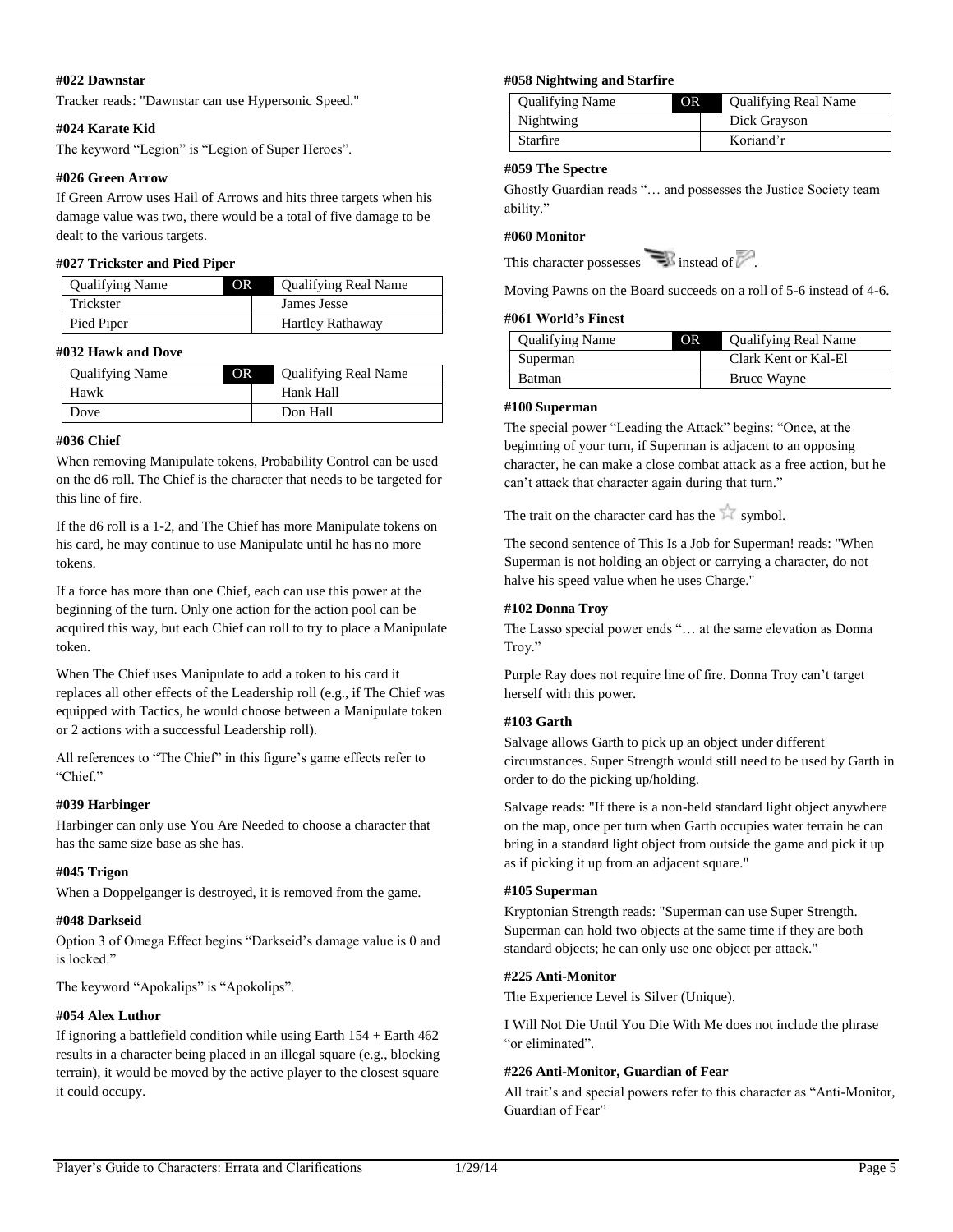Time to Feed's first sentence reads: "The Anti-Monitor, Guardian of Fear can use Pulse Wave, but the area of effect is his range value, his damage value is not replaced, and he does not ignore characters' powers, abilities, or feats"

# **#B001 Matter-Eater Lad**

Hungry Loner reads: "(Non-optional) Matter-Eater Lad can't use the Carry ability."

# <span id="page-8-0"></span>**Batman Alpha†**

**#011 Huntress** This character's point value is 50.

**#014 Alfred** This character's point value is 30.

# <span id="page-8-1"></span>**Secret Invasion†**

# **#002 Moloid**

Overwhelm is an attack power, not a speed power.

# **#006a Yellowjacket**

Yellowjacket's trait says: "Yellowjacket possesses the Avengers team symbol. He doesn't possess the Skrulls team symbol."

# **#006b Yellowjacket**

Yellowjacket's trait says: "Yellowjacket possesses the Skrulls team symbol. He doesn't possess the Avengers team symbol."

#### **#007 Atlantean Warrior**

Being able to use Stealth with Aquatic Invader does not cause all lines of fire to be blocked – hindering terrain must still affect the line of fire.

# **#008a Ms. Marvel**

Ms. Marvel's trait says: "Ms. Marvel possesses the Avengers team symbol. She doesn't possess the Skrulls team symbol."

# **#008b Ms. Marvel**

Ms. Marvel's trait says: "Ms. Marvel possesses the Skrulls team symbol. She doesn't possess the Avengers team symbol."

# **#015 Energizer**

Once markers are removed, the square returns to the terrain type that is showing on the map.

Matter Absorption says "including an object held by an adjacent character" instead of "including an object carried by an adjacent character" inside the parentheses.

# **#016 Hercules**

Olympian, The Incredible Herc, and Peerless Warrior all have  $\Box$  not 8

Godlike Strength says "He can hold two objects at the same time if they are both standard objects" instead of "He can carry two objects at the same time if they are both standard objects" at the beginning of the second sentence.

# **#021 Iron Man**

The second sentence of Extremis reads: "When Iron Man is not using Outwit, he can use Super Senses."

# **#022 Goliath**

When using Throw, the damage dealt that is multiplied by 2 to get the knock back distance is the final damage dealt after all modifiers have been considered, including critical hits and damage reducing powers.

#### **#024 Spider-Slayer**

The last sentence of Tracking Systems reads: "…if it ends the second move adjacent to the chosen character."

# **#028 Attuma**

When using Tidal Wave, Attuma can use Quake, so long as at least one opposing characters is targeted.

Undersea Conqueror succeeds on a roll of 5-6 instead of 4-6.

#### **#030 Punisher**

When using Chaingun, all target characters must be within Punisher's range.

Resolve each follow up attack from Chaingun before moving on to the next attack. If Punisher loses Chaingun after any attack, no further attacks with Chaingun can be made.

#### **#032a Dum Dum Dugan**

Dum Dum Dugan's trait says: "Dum Dum Dugan possesses the S.H.I.E.L.D. team symbol. He doesn't possess the Skrulls team symbol."

Deputy Director (Leadership), Perplex and Marksman (Ranged Combat Expert) are all damage powers, not defense powers.

Monster Squad reads: "Modify the attack value of Dum Dum Dugan and all adjacent friendly characters by  $+1$  when they are attacking characters that can use the Great Size ability."

#### **#032b Dum Dum Dugan**

Dum Dum Dugan's first trait says: "Dum Dum Dugan possesses the Skrulls team symbol. He doesn't possess the S.H.I.E.L.D. team symbol."

The terrain selected by Dum Dum Dugan for S.W.O.R.D.fall does not return to its previous state even when Dum Dum Dugan is KO'd.

The last sentence of S.W.O.R.D.fall reads: "Blocking terrain is considered clear terrain until the end of the game. Elevated terrain – and any higher level of elevated terrain completely contained within the selected area – is one lower level of elevation until the end of the game."

The selected area from S.W.O.R.D.fall does not remain clear grounded terrain regardless of other game conditions. Terrain markers, objects, etc. would all behave as hindering/blocking terrain as normal.

#### **#033 Dr. Strange**

If Wand of Watoomb is used to target more than one character with Perplex (like with the feat Brilliant Tactician), a d6 would be rolled once and each target of Perplex would have a single combat value modified accordingly.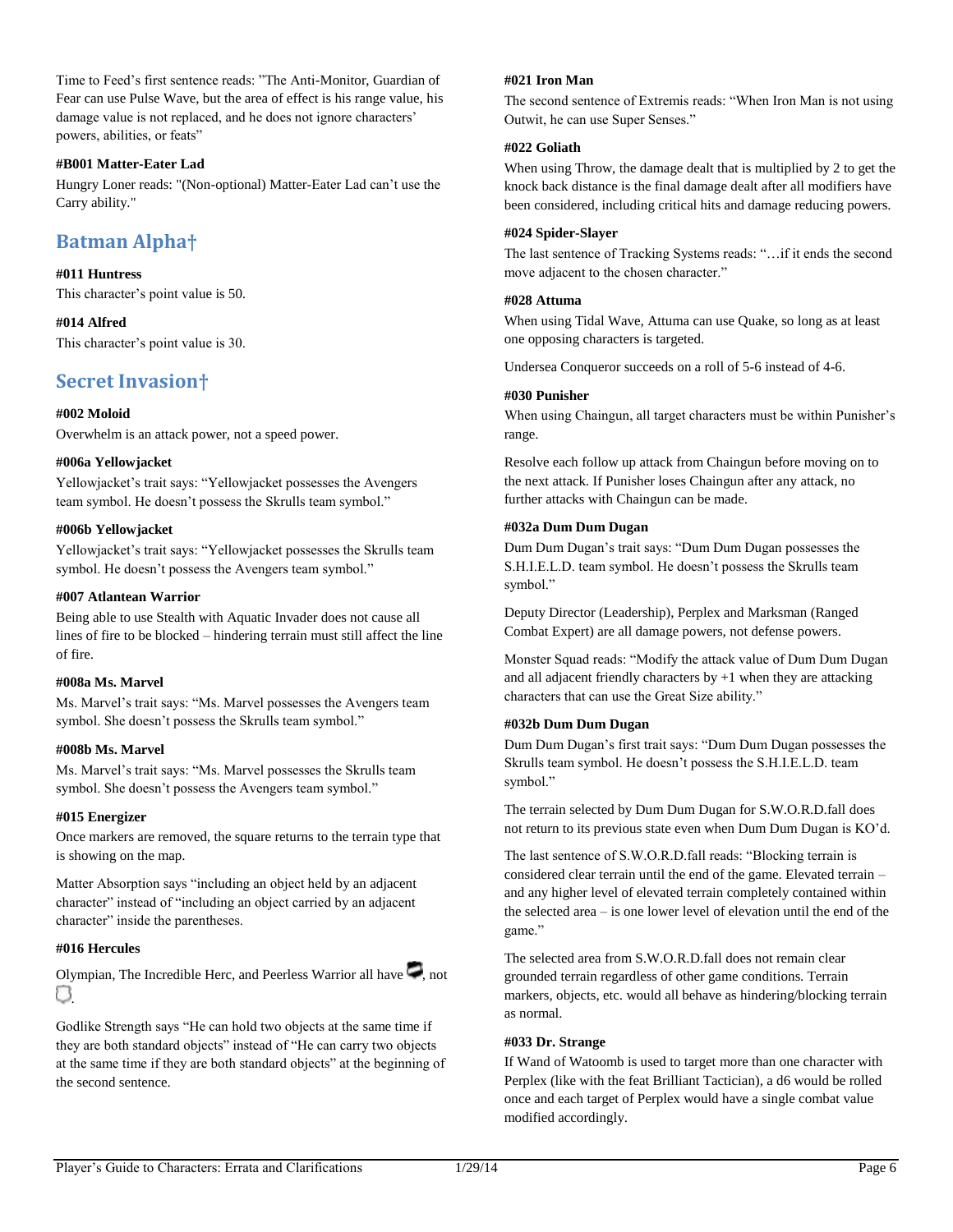# **#037 Triton**

Aquatic Scout's second sentence begins "When Triton occupies water terrain, any line of fire drawn to him..."

#### **#039 Cloak and Dagger**

| <b>Qualifying Name</b> | OR | <b>Qualifying Real Name</b> |
|------------------------|----|-----------------------------|
| Cloak                  |    | Tyrone Johnson              |
| Dagger                 |    | Tandy Bowen                 |

#### **#040 Doom**

When using Powerless to counter all powers or all abilities, Doom must still draw a line of fire to the target.

Outwitting all abilities of a character with Powerless refers to the Combat Abilities listed on the Powers and Abilities card.

# **#042a Captain Mar-Vell**

Captain Mar-Vell's trait says: "Captain Mar-Vell possesses the S.H.I.E.L.D. team symbol. He doesn't possess the Skrulls team symbol."

# **#042b Captain Mar-Vell**

Captain Mar-Vell's trait says: "Captain Mar-Vell possesses the Skrulls team symbol. He doesn't possess the S.H.I.E.L.D. team symbol."

#### **#043 Psycho-Man**

The first sentence of Control Box says "Psycho-Man does not take damage based on the point value of his target(s) when he uses Mind Control."

#### **#045 Namor**

Undersea Ruler succeeds on a roll of 5-6 instead of 4-6.

#### **#048a Elektra**

Elektra's trait says: "Elektra possesses the Hydra team symbol. She doesn't possess the Skrulls team symbol."

The first keyword is "The Hand"

# **#048b Elektra**

Elektra's trait says: "Elektra possesses the Skrulls team symbol. She doesn't possess the Hydra team symbol."

Elektra has the keywords "Skrulls, Spy"

# **#049 Ringmaster**

The limitation on Mind Control for Top Hat applies only when Ringmaster is using the special power to increase the number of targets he can affect.

#### **#051 Nick Fury**

When Nick Fury uses L.M.D., he is moved to a corner of the map whether the damage was dealt from an attack or not.

When Nick Fury uses L.M.D. and the attack involves knock back, the attack would be resolved first, then the Nick Fury would be put in an unoccupied square, then the knock back would take place.

The second sentence of L.M.D. reads: "When Nick Fury is dealt damage, you may reduce the damage by 2."

#### **#053 Skrull Emperor**

The character card has Shape Change listed on it.

The only difference in the use of Outwit for Scheme is that it can affect multiple characters. Other requirements – like having a line of fire to each target – are still required.

If a special power is selected to be countered with Scheme, all characters with a special power of the selected name would be countered, even if the effects are different or in a different combat slot.

The second sentence of Emperor reads: "When he uses Leadership, in addition to the normal effects, on a result of 3-6 add an additional action to your action total."

# **#057 Jarvis**

This character has both the Skrulls and Avengers team symbols.

# **#058 Power Man and Iron Fist**

Wallbuster, Deadly Hands of Kung Fu (Blades/Claws/Fangs), and Power Man are all Duo Attack powers, not standard attack powers.

| <b>Qualifying Name</b> | ЭR | <b>Qualifying Real Name</b> |
|------------------------|----|-----------------------------|
| Power Man              |    | Luke Cage                   |
| Iron Fist              |    | Daniel Rand                 |

#### **#099 Susan Richards**

Susan Richard's character card has a point cost of 120.

Although Susan Richards ignores terrain for her ranged attacks when she uses To the Negative Zone, characters can still use terrain for the attack. For example, a character with Camouflage would still have lines of fire to it blocked.

#### **#100 Spider-Woman**

Spider-Woman's character card has a point cost of 79.

Agent Provocateur reads "Spider-Woman can use Outwit. She can use it normally, or she can counter all standard powers of a chosen type (speed, attack, defense, or damage) of all adjacent opposing characters."

# **#104 The Thing**

The last sentence of Yer Ever-Lovin' Pal reads: "On a result of 5 or 6, you can remove an action token from one adjacent friendly character, or two adjacent friendly characters if they and the Thing all possess a single common keyword."

# **#105 Dr. Doom**

When using Kneel Before Doom!, each character targeted by Doom that is hit would only be dealt his damage value – no additional damage for adjacency would be dealt to the targets.

The first sentence of Kneel Before Doom! reads: "Dr. Doom can use Energy Explosion, but if he hits, he instead deals damage equal to his damage value to each hit target of the attack."

The special option Outwit from Lord of Latveria can't be used with Dissent to counter a team ability anywhere on the battlefield.

#### **#112 Sue Storm**

Characters taking knock back from Get Away from Him! are moved away from the square Sue Storm drew a line of fire to for the attack.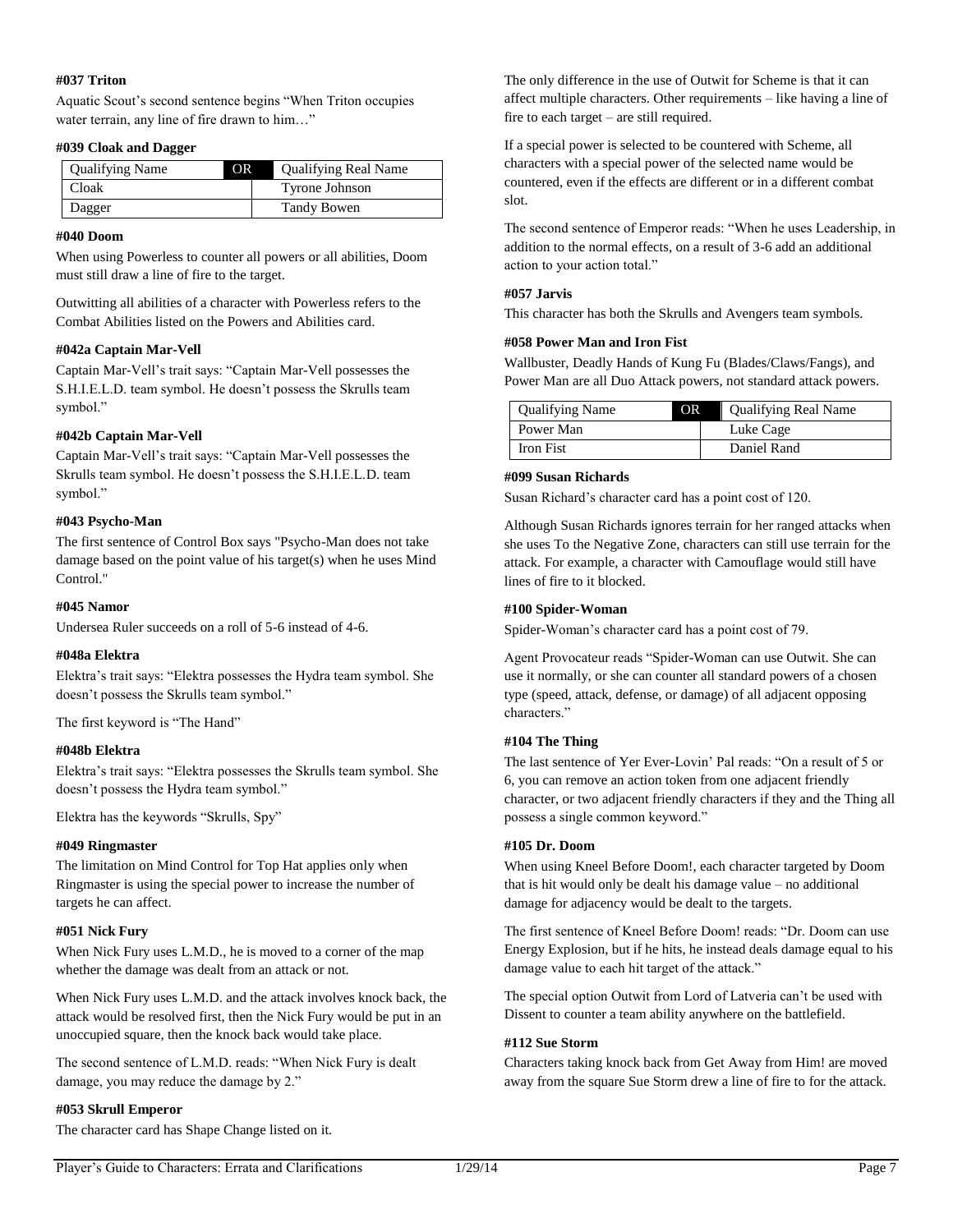# **#113 Johnny Storm**

Pour It On! reads: "Johnny Storm can use Energy Explosion. Damage dealt to hit characters that were not targeted is modified by +1."

#### **#115 Victor Von Doom**

Unquestioned has an Indomitable defense symbol, not the standard defense symbol.

# <span id="page-10-0"></span>**Arkham Asylum†**

# **#011 The Riddler**

Riddle Me This begins "The Riddler can use Incapacitate once per turn."

Riddle Me This ends "if the chosen number comes up on both dice, give the target enough action tokens so that it has two actions tokens."

When Riddler uses Perplex with They'll Never Get This One, the restriction prevents him from targeting friendly characters altogether.

# **#019 Lashina**

The keyword "Apokalips" is "Apokolips".

# **#027 Firefly**

Flamethrower ends "… same square that the target occupied at the time of the attack."

# **#030 Amon Sur**

Self Preservation's second sentence begins "When Amon Sur takes damage from an attack, …"

# **#034 Robin**

Batline only allows Robin to ignore clear elevated terrain. Walls, hindering and blocking terrain (even on elevated terrain) would not be ignored.

# **#041 Frankenstein**

The Monster's Steam Gun is a named power for Super Strength. It is not a special power.

# **#042 Ventriloquist**

Scarface reads: "Ventriloquist can use Incapacitate, but his damage value becomes 1 and is locked until the action is resolved instead of dealing no damage.".

# **#057 Saturn Queen**

To use Mind Squeeze, the Incapacitate action must be completely resolved, including Saturn Queen taking a token and push damage if necessary. When she uses Mind Control as a free action, all other aspects of the Mind Control action – requirements on range, line of fire, Shape Change rolls, etc. – must be met in order to attempt theattack.

# **#061 Clown Prince of Crime**

If Clown Prince of Crime is Possessed, the possession ends when symbols appear as if the character were KO'd.

He's Escaped Again! can't be ignored.

Any game effect that would remove Clown Prince of Crime from the game activates He's Escaped Again!

#### **#099 Batman**

From Among the Gargoyles ends with "when he occupies the rim square and a line of fire is being drawn to him."

Dark Knight reads "Batman can use Flurry and Smoke Cloud. If Batman has no action tokens when he uses Smoke Cloud, he can use it as a free action once this turn."

# **#104 Grodd**

Grodd's character card does not have a team symbol on it.

# <span id="page-10-1"></span>**Hammer of Thor†**

# **#006 Pip the Troll**

Space Gem begins "Pip the Troll can use Phasing/Teleport. He can use it normally, or if he is not using the Carry ability, you can instead place him in any square…"

# **#011 Enchantress**

Enchanting reads: "Enchantress can use Mind Control. If she does, she takes 1 damage for 200 points of successfully hit targets' combined point value, instead of 150 points."

# **#015 Fire Demon**

March to Ragnarok! begins "When a friendly character named Surtur or Ragnarok Surtur is within 8 squares…"

# **#026 Pluto**

Soul Syphon reads "When a friendly character with 30 or higher point value is KO'd, Pluto may be placed in the square they occupied after any current actions are resolved. If Pluto does, he can immediately use Regeneration as a free action."

# **#034 Hogun**

Hogun the Grim begins "Whenever Hogun is given a non-free action…"

# **#038 Venom**

Venom has a  $\overrightarrow{K}$  symbol on his base.

# **#044 Air-Walker**

Air-Walker's character card has a red experience level.

# **#050 Hela**

The first sentence of Touch of Life reads: "Whenever another friendly character would be KO'd you may roll 2d6."

# **#051 Odin**

Odin's character card has a red experience level.

# **#056 Surtur**

Expendable Resources begins: "Once at the beginning of your turn..."

#### **#057 Thor and Loki**

| <b>Qualifying Name</b> | OR. | <b>Qualifying Real Name</b>  |
|------------------------|-----|------------------------------|
| Thor                   |     | Thor Odinson or Donald Blake |
| '.oki                  |     | Loki Laufeyson               |

# **#058 Gertrude Yorkes and Old Lace**

Lend a Dino begins: "Once per action after an adjacent friendly character's close combat attack…"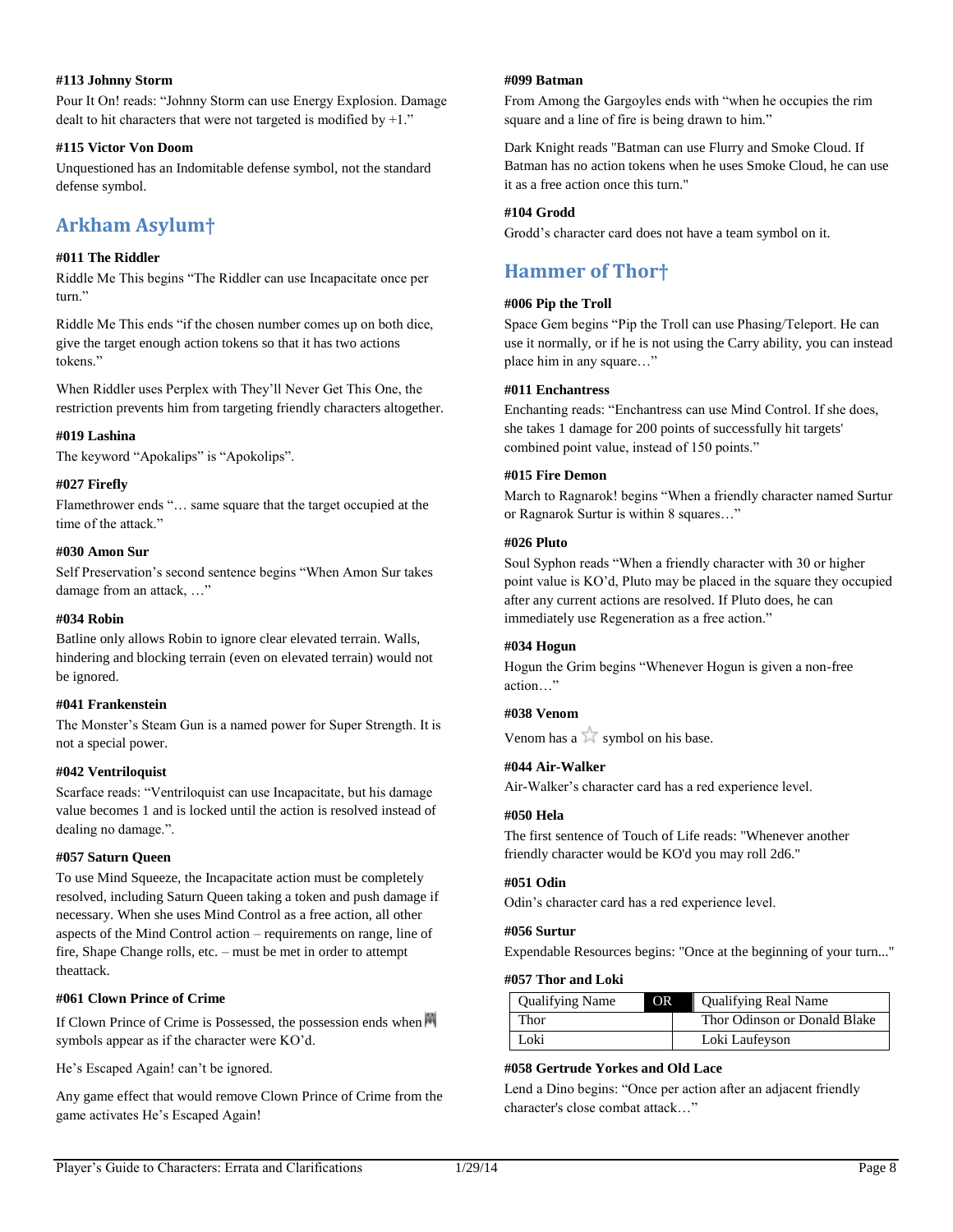# **#061 Thor's Mighty Chariot**

When his trait allows him to "make ranged combat attacks against any opposing characters that it has a clear line of fire to" it is only allowing Thor's Mighty Chariot to make a ranged attack while adjacent to an opposing character (against a character that is not adjacent). It does not override the need for Thor's Mighty Chariot to have the target in range.

| <b>Qualifying Name</b> | OR. | <b>Qualifying Real Name</b>  |
|------------------------|-----|------------------------------|
| Thor                   |     | Thor Odinson or Donald Blake |
| Toothgnasher           |     | Toothgnasher                 |
| Toothgrinder           |     | Toothgrinder                 |

#### **#099 Thorbuster**

See Section 1, Modifiers

When using To Fight A God and targeting more than one qualifying character, Thorbuster's damage value is only increased +2 once, not once per target.

#### **#104 Son of Surtur**

Fan the Flames begins: "Once at the beginning of your turn..."

# **Marvel HeroClix Classics 1†**

The following table maps HeroClix Classic characters to their original printing. Please see the original character for any errata or clarifications

| $#1 - 01$  | Spider-Man       | #001 |
|------------|------------------|------|
| $#1 - 02$  | Dr. Octopus      | #034 |
| $#1 - 0.3$ | Tombstone        | #003 |
| $#1 - 04$  | Iron Man         | #021 |
| $#1 - 0.5$ | <b>Iron Fist</b> | #004 |
| #1-06      | Punisher         | #030 |
| $#1 - 07$  | Mr. Fantastic    | #101 |
| $#1-08$    | Invisible Woman  | #102 |
| #1-09      | Dr. Doom         | #105 |
| $#1 - 10$  | Human Torch      | #103 |
| $#1 - 11$  | The Thing        | #104 |
| #1-12      | Mole Man         | #031 |

# <span id="page-11-0"></span>**The Brave and the Bold†**

#### **#006 Checkmate Pawn (White)**

Battlefield Promotion reads "When Checkmate Pawn (White) KOs or critical hits a character, after the action is resolved you may replace this character…"

#### **#009 The Atom and Hawkman**

| <b>Qualifying Name</b> | ЭR | <b>Qualifying Real Name</b> |
|------------------------|----|-----------------------------|
| The Atom               |    | Ray Palmer                  |
| Hawkman                |    | Carter Hall                 |

# **#011 League Elite**

Vital Strike reads "… when resolving a successful attack…"

# **#013 Checkmate Pawn (Black)**

Battlefield Promotion reads "When Checkmate Pawn (Black) KOs or critical hits a character, after the action is resolved you may replace this character…"

# **#015 Parademon Drill Sergeant**

The last sentence of Darkseid's Motivational Techniques reads: "If the attack roll misses all targets, deal the attacking character 1 unavoidable damage."

#### **#025 Goodness and Mercy**

| <b>Qualifying Name</b> | OR. | <b>Qualifying Real Name</b> |
|------------------------|-----|-----------------------------|
| Goodness               |     | <b>Granny Goodness</b>      |
| Mercy                  |     | Mercy                       |

# **#035 Power Girl**

Power Girl's character card includes the trait "Power Girl can use Super Strength."

#### **#037 Extant**

Aged or De-Aged reads: "Extant can use Incapacitate, but his damage value becomes 1 and is locked until the action is resolved instead of dealing no damage.".

# **#040 Lex Luthor and Brainiac**

| <b>Qualifying Name</b> | DR. | <b>Qualifying Real Name</b> |
|------------------------|-----|-----------------------------|
| Lex Luthor             |     | Lex Luthor                  |
| <b>Brainiac</b>        |     | Vril Dox                    |

#### **#046 Batman and Green Arrow**

| <b>Qualifying Name</b> | OR | <b>Qualifying Real Name</b> |
|------------------------|----|-----------------------------|
| <b>Batman</b>          |    | Bruce Wayne                 |
| Green Arrow            |    | Oliver Oueen                |

#### **#047 The Flashes**

| <b>Qualifying Name</b> | OR | <b>Qualifying Real Name</b> |
|------------------------|----|-----------------------------|
| The Flash              |    | Barry Allen                 |
| The Flash              |    | Wally West                  |

#### **#048 The Flash and Green Lantern**

This character has  $8\frac{1}{2}$ , not 0.

| <b>Qualifying Name</b> | OR | <b>Qualifying Real Name</b> |
|------------------------|----|-----------------------------|
| The Flash              |    | Barry Allen                 |
| Green Lantern          |    | Hal Jordan                  |

#### **#049 Superman and The Flash**

"And the Winner Is…" says "…only use the powers and name of the chosen character this game."

If "And the Winner Is…" is no longer on the dial, its effects end immediately. However since the choice of either Superman or The Flash is only made once per game, if the power returns to the dial you must continue to use the choice already made.

| <b>Qualifying Name</b> | OR | <b>Qualifying Real Name</b> |
|------------------------|----|-----------------------------|
| Superman               |    | Clark Kent or Kal-El        |
| The Flash              |    | Barry Allen                 |

#### **#050 Fire and Ice**

| <b>Qualifying Name</b> | <b>OR</b> | Qualifying Real Name |
|------------------------|-----------|----------------------|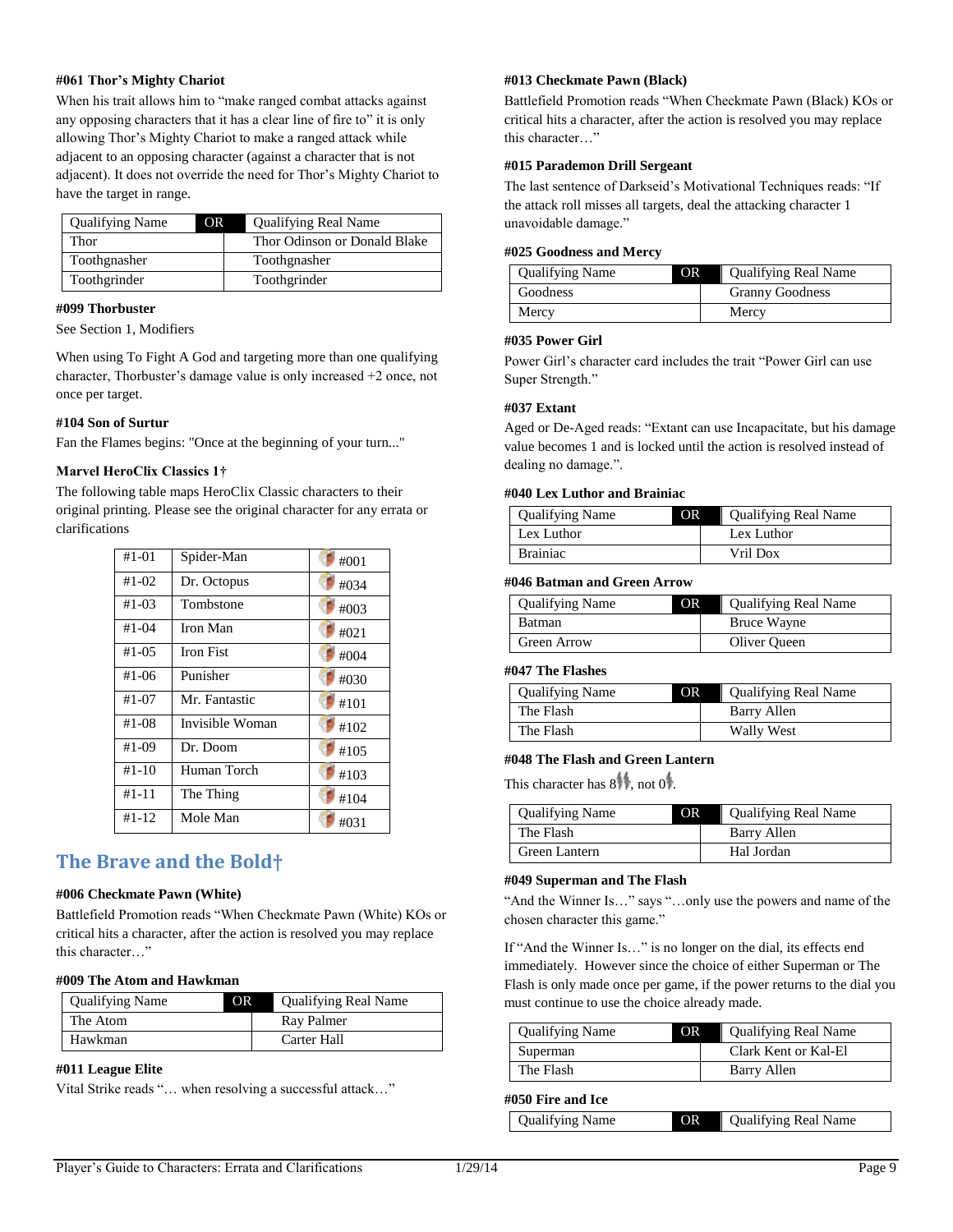| Fire | Beatriz Bonilla da Costa |
|------|--------------------------|
| Ice  | Tora Olafsdotter         |

#### **#051 Green Lantern and Green Arrow**

| <b>Qualifying Name</b> | OR. | <b>Qualifying Real Name</b> |
|------------------------|-----|-----------------------------|
| Green Lantern          |     | Hal Jordan                  |
| Green Arrow            |     | Oliver Queen                |

#### **#052 Blue Beetle and Booster Gold**

The first sentence of Yes, I Guess I'll Carry You reads: "Blue Beetle and Booster Gold can't carry other characters."

| <b>Qualifying Name</b> | OR. | <b>Qualifying Real Name</b> |
|------------------------|-----|-----------------------------|
| <b>Blue Beetle</b>     |     | Ted Kord                    |
| Booster Gold           |     | Michael Jon Carter          |

#### **#053 Harley Quinn and Poison Ivy**

| <b>Qualifying Name</b> | OR. | <b>Qualifying Real Name</b> |
|------------------------|-----|-----------------------------|
| Harley Quinn           |     | Harleen Quinzel             |
| Poison Ivy             |     | Pamela Isley                |

# **#054 Mister Miracle and Oberon**

Prison Break reads: "Friendly characters within 6 squares ignore opponent's Plasticity and add 2 to their d6 rolls when breaking away."

"Your Head is My Jumping-Off Point!" allows Mister Miracle and Oberon to be TK'd via this power even though they have a multibase.

| <b>Qualifying Name</b> | OR | <b>Qualifying Real Name</b> |
|------------------------|----|-----------------------------|
| Mister Miracle         |    | <b>Scott Free</b>           |
| Oberon                 |    | Oberon                      |

#### **#055 Shazam! and Black Adam**

Hercules/Amon (Super Strength) and Call Down the Lightning have  $\mathbb{R}^9$ , not  $\mathbb{R}^9$ .

The third sentence of Reluctant Team-Up says "If you chose 140 points, this character has and is KO'd when the first red KO line is crossed."

The second sentence of Reluctant Team-Up says "In both cases, each time you reveal your force at the beginning of a game choose the dark green starting line (Shazam!) or the light green starting line (Black Adam)."

Fury enough to Destroy Countries: "Shazam! And Black Adam can use Hypersonic Speed..."

Call Down the Lightning **beginsreads**: "Shazam! And Black Adam can use Energy Explosion as if they have a range value of 6; when they do, damage dealt to all hit characters is modified by  $+1$ ...."

| <b>Qualifying Name</b> | OR | <b>Qualifying Real Name</b> |
|------------------------|----|-----------------------------|
| Shazam!                |    | <b>Billy Batson</b>         |
| Black Adam             |    | Teth-Adam                   |

#### **#059 Nekron**

When using The Blackest Night, if you opt not to give the figure the action, then the figure is removed immediately from the map.

#### **#100 Batman and Catwoman**

| <b>Qualifying Name</b> | OR | <b>Qualifying Real Name</b> |
|------------------------|----|-----------------------------|
| <b>Batman</b>          |    | Bruce Wayne                 |
| Catwoman               |    | Selina Kyle                 |

# <span id="page-12-0"></span>**Blackest Night†**

#### **#001 Mera**

Mera's trait reads: "Mera also has the Speed Symbol."

# <span id="page-12-1"></span>**Marvel HeroClix Classics 2†**

The following table maps HeroClix Classic characters to their original printing. Please see the original character for any errata or clarifications

| $#2-07$   | Iron Man                | $\#002$ |
|-----------|-------------------------|---------|
| $#2-08$   | <b>Black Widow</b>      | #027    |
| $#2-09$   | <b>Gennady Gavrilov</b> | #212    |
| $#2 - 10$ | Iron Man                | #077    |
| $#2 - 11$ | Nick Fury               | #091    |
| $#2 - 12$ | Iron Monger             | #090    |

# <span id="page-12-2"></span>**Watchmen†**

# **#007 Hooded Justice**

Strongman reads: "Hooded Justice can use Super Strength, but he can't pick up or hold heavy objects."

# **#011 Dr. Manhattan**

Surrender to Me Personally reads: "When Dr. Manhattan hits a character while using Incapacitate.."

# **#013 Walter Kovacs**

Leave Me Alone! reads: "Walter Kovacs can use Stealth."

# **#019 Big Figure**

This Place Is Gonna Explode! begins: "During your opponent's turn..."

#### **#020 Larry and Mike**

Henchmen begins: "When a friendly character using the Underworld team ability…"

| <b>Qualifying Name</b> | OR. | <b>Qualifying Real Name</b> |
|------------------------|-----|-----------------------------|
| Lackey                 |     | Larry                       |
| Criminal               |     | Mike                        |

#### **#021 The Comedian and Nite Owl**

| <b>Qualifying Name</b> | OR | <b>Qualifying Real Name</b> |
|------------------------|----|-----------------------------|
| The Comedian           |    | <b>Edward Blake</b>         |
| Nite Owl               |    | Dan Dreiberg                |

#### **#022 Silk Spectre and Dr Manhattan**

| <b>Qualifying Name</b> | OR | <b>Qualifying Real Name</b> |
|------------------------|----|-----------------------------|
| Silk Spectre           |    | Laurie Juspeczyk            |
| Dr Manhattan           |    | Jon Osterman                |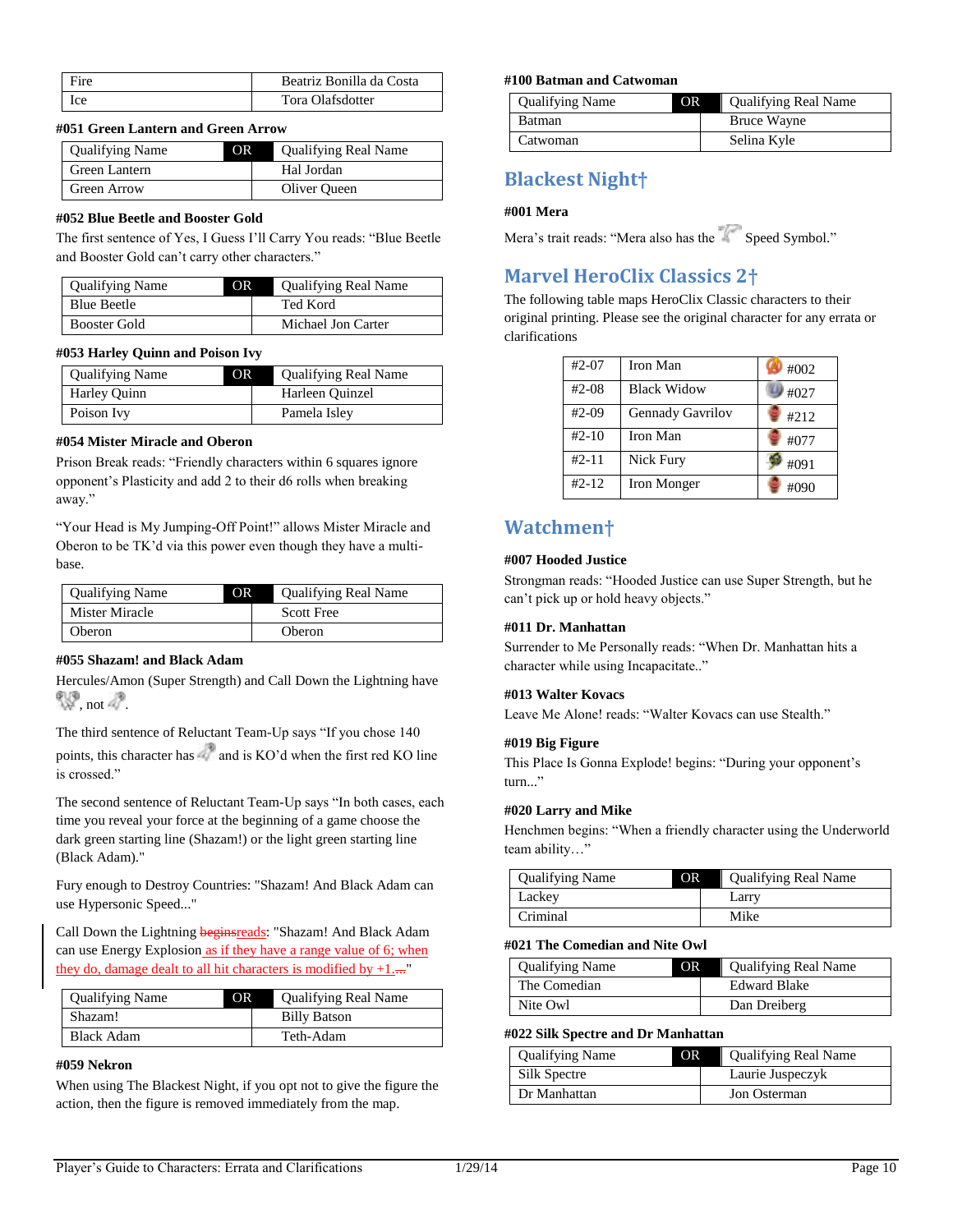#### **#023 Ozymandias and Bubastis**

| <b>Qualifying Name</b> | <b>Qualifying Real Name</b><br>ЭR |
|------------------------|-----------------------------------|
| Ozymandias             | Adrian Veidt                      |
| <b>Bubastis</b>        | <b>Bubastis</b>                   |

#### **#024 Nite Owl and Rorschach**

| <b>Qualifying Name</b> | <b>OR</b> | <b>Qualifying Real Name</b> |
|------------------------|-----------|-----------------------------|
| Nite Owl               |           | Dan Dreiberg                |
| Rorschach              |           | Walter Kovacs               |

# **#025 Dr. Manhattan**

The last sentence of Atomic Disassembly reads: "On a result of 1-2, destroy the nearest 3 objects (including objects held by opposing characters and those in squares occupied by characters); on a result of 3-4, the nearest area of elevated terrain becomes grounded terrain until the end of the game; on a result of 5-6, the nearest area of blocking terrain is destroyed."

The third sentence of Clear the Skies begins: "When using Pulse Wave as a free action, the area of effect is Dr. Manhattan's range value..."

#### **#026 Jon Osterman: Dr. Manhattan**

This figure has the Watchmen team symbol on his base.

# <span id="page-13-0"></span>**Web of Spider-Man†**

# **#012 Puma**

The keyword "M.O.D.O.K.'s 11" is "MODOK's 11".

#### **#018 Carnage**

Carnage has the "Maximum Carnage" keyword.

Symbiote Blade reads "Whenever Carnage makes a close or ranged combat attack, you may roll a d6. If you do, Carnage's damage value becomes the result and is locked until the attack resolves."

# **#019 Chameleon**

The keyword "M.O.D.O.K.'s 11" is "MODOK's 11".

# **#032 Vector**

Kinetic Control reads: "Vector can use Telekinesis. Opposing characters within 3 squares may be placed by Vector with Telekinesis as if they were friendly characters. Opposing characters that are placed in this way may be dealt 1 damage after the action resolves."

# **#035 J. Jonah Jameson**

Spider-Man's a Menace reads: "Characters within line of fire possessing the Spider-Man team ability are not wild cards."

The character using the Spider-Man team ability immediately stops using it (and any copied team abilities) when J. Jonah Jameson can draw a line of fire to it, even if that is in the middle of an action. Any effects that the copied team ability have already caused (such as an action not counting toward the allotted actions for the turn) would not be reversed.

While a character using the Spider-Man team ability is within J. Jonah Jameson's line of fire, it is considered to not be copying any friendly team ability.

# **#038 Noh-Varr**

Traitor to All reads "During your first turn, you may choose that Noh-Varr loses all keywords this game. If you do, modify his attack value by  $+1$  this game."

#### **#042 Bullseye**

The first sentence of Any Object A Weapon reads: "Bullseye can use Super Strength, but he can't pick up or hold heavy objects."

I Never Miss reads: "Characters targeted by Bullseye can't use Shape Change or Super Senses for that attack."

#### **#044 Rocket Racer**

The keyword "M.O.D.O.K.'s 11" is "MODOK's 11".

#### **#050 Red Hulk**

The first sentence of Major Earthquake reads: "Give Red Hulk a power action and make a close combat attack targeting each other character (including friendly characters) within 3 squares."

#### **#051 The Spot**

Out of the… Spots? reads: "Once per turn, before The Spot is given a close combat action, you may place him in any square within 6 squares and line of fire that's also adjacent to a wall, blocking terrain or is a grounded square adjacent to elevated terrain."

The keyword "M.O.D.O.K.'s 11" is "MODOK's 11".

#### **#056 Mysterio**

Mind-Numbing Gas reads: "Opposing characters that occupy a square with a hindering terrain marker placed by Mysterio at the beginning or end of an action can't use Indomitable, Super Senses, or Willpower until the end of that turn."

#### **#059 Iron Man/War Machine**

All-Out Assault's first sentence reads "Once per game, give Iron Man/War Machine a double power action."

| <b>Qualifying Name</b> | OR | <b>Qualifying Real Name</b> |
|------------------------|----|-----------------------------|
| Iron Man               |    | <b>Tony Stark</b>           |
| War Machine            |    | James Rhodes                |

#### **#061Spider-Hulk**

Roof Rip reads: "Give Spider-Hulk a power action if he occupies elevated terrain. All elevated terrain and any higher level of elevated terrain completely contained within the same continuous border as Spider-Hulk becomes hindering terrain of one lower level, and deal each other character occupying an affected square 2 damage."

# **#062 Doppelganger**

Doppelganger has the "Maximum Carnage" keyword.

# **#064 Cosmic Spider-Man**

Cosmic Spider-Man's attack power should read: "PsychicWebbing: Cosmic Spider-Man can use Incapacitate. If he hits, he can use Telekinesis option 1 as a free action targeting one of the characters hit by Incapacitate."

Cosmic Spider-Man has the speed symbol instead of  $\Box$ .

# **#100 Spider-Man**

Web Swing Through the City ends: "…ends his movement occupying a square of elevated terrain on the rim."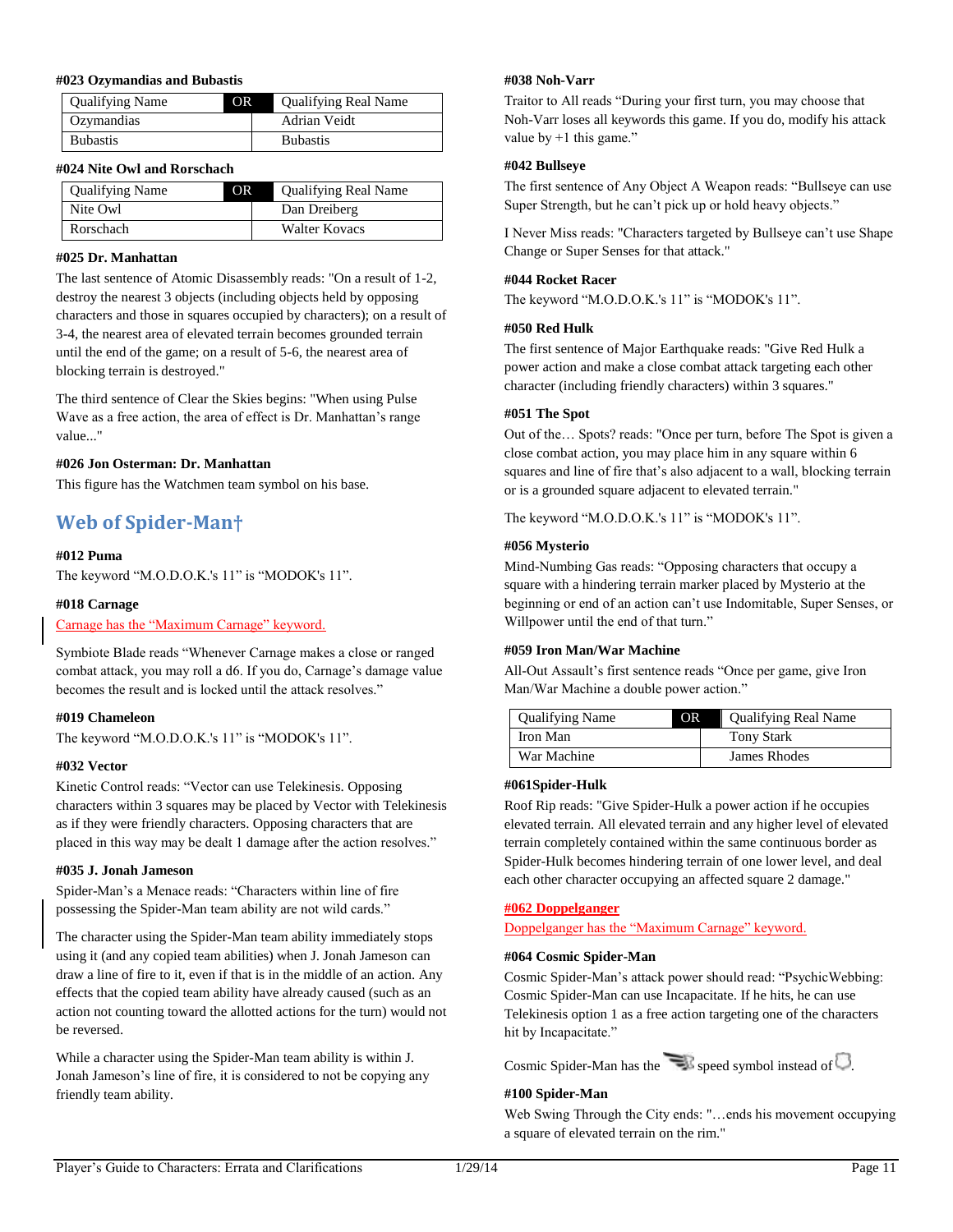# **#104 Daken**

Clicks 2 and 4 have a defense value of 16. Click 6 has a defense value of 15.

# <span id="page-14-0"></span>**DC HeroClix Classics 1†**

The following table maps HeroClix Classic characters to their original printing. Please see the original character for any errata or clarifications

| $#1 - 01$  | The Batman         | #004   |
|------------|--------------------|--------|
| $#1-02$    | Two-Face           | #021   |
| $#1 - 0.3$ | Penguin            | #007   |
| $#1 - 04$  | The Caped Crusader | #002   |
| $#1-05$    | The Joker          | #019   |
| $#1-06$    | Commissioner       | $+020$ |
|            | Gordon             |        |
| $#1-08$    | Robin              | #005   |
| $#1 - 22$  | Scarecrow          | #010   |
| $#1 - 23$  | Bane               | #012   |
| $#1 - 24$  | Mr. Freeze         | #023   |

# <span id="page-14-1"></span>**Brightest Day†**

# **#005 Captain Boomerang**

The end of Boomerang's Path reads: "...Make a ranged combat attack and compare the result to each opposing character occupying a chosen square. Each character hit this way is dealt 2 damage. This attack does not target."

# **#007 Osiris**

Quest for Black Adam reads "Once per game, when Osiris hits with a critical hit that hasn't been re-rolled..."

# <span id="page-14-2"></span>**DC 75th Anniversary†**

# **#014-016 Beast Boy**

Morph: Beast Boy reads: "Give Beast Boy a move action that deals no pushing damage. After actions resolve, replace him with any character with this trait but a different collector's number on the same click number. Existing action tokens and action tokens for that action are applied to the replacement."

When the power refers to "a move action that deals no pushing damage" this means that the token given from this move action will not result in pushing damage, even if it is the second token on that character.

# **#019 Ruling-Caste Dominator**

The name of this figure should read as "Ruling-Caste Dominator" on the base.

# **#024 Detective Chimp**

The symbol n the card for Long Arms (Plasticity) is  $\mathbb{Z}$  instead of  $\mathbb{Z}$ 

# **#025 Sargon The Sorcerer**

Illusionary Swap reads: "…any two heavy or light objects in the game with each other, as long as one of the objects occupies or is being held by a character…" instead of "any two non-Immobile objects in the game with each other, as long as one of the objects occupies or is being carried by a character…".

# **#031 Batman**

The first sentence of Smoke Cloud Maneuver ends: "…he can use Smoke Cloud as a free action until the beginning of his next turn."

# **#043 Larfleeze**

The last sentence of Orange Constructs reads: "Larfleeze considers characters adjacent to or in the same square as an Orange Construct object to be adjacent to Larfleeze for Poison and close combat purposes."

When Orange Construct objects are moved with the Orange

Constructs trait, they move as characters with the  $\sim$  speed symbol for terrain purposes.

Summon the Orange Lantern Corps begins: "Once during your turn, you may give Larfleeze a free action and place an Orange Construct object on the map within 6 squares and line of fire."

# **#045 Scar**

When Undead Guardian of the Black is used to heal a figure, that healing is not from Steal Energy.

# **#046 John Stewart**

The Architect reads: "Once during your turn, if John Stewart has no action tokens, he can use Barrier as a free action until the beginning of his next turn, but places only 2 blocking terrain markers."

# **#051 Wonder Woman**

Cavalry Charge! reads: "Wonder Woman can use Charge. When she is given a power action to use Charge, she ignores opposing characters and hindering terrain for movement purposes, and after actions resolve, any number of adjacent opposing characters may be knocked back two squares."

# **#052 Batman**

Rooftop to Rooftop reads: "Batman can use Leap/Climb. Once per turn, if Batman has no action tokens, he can be given a move action as a free action if he ends his movement occupying a square of elevated terrain on the rim."

# **#055 Beast Boy**

See #014-#016 Beast Boy.

# **#057 Bane**

The first sentence of Venom Pump reads: "Once during your turn as a free action, you may choose 1, 2 or 3."

# **#059 Wonder Twins**

The information on the Bucket of Water reads: "(Bucket of Water special object. 0 points, Light Object. When not held, a square containing this object is not considered hindering terrain because of this object, it is considered water terrain instead.)"

Wonder Twin Powers, Activate! begins: "Once during your turn as a free action, for each Wonder Twin you may choose one form listed below. This character can use the powers and possesses the combat symbols and values associated with those forms until the next time you choose forms."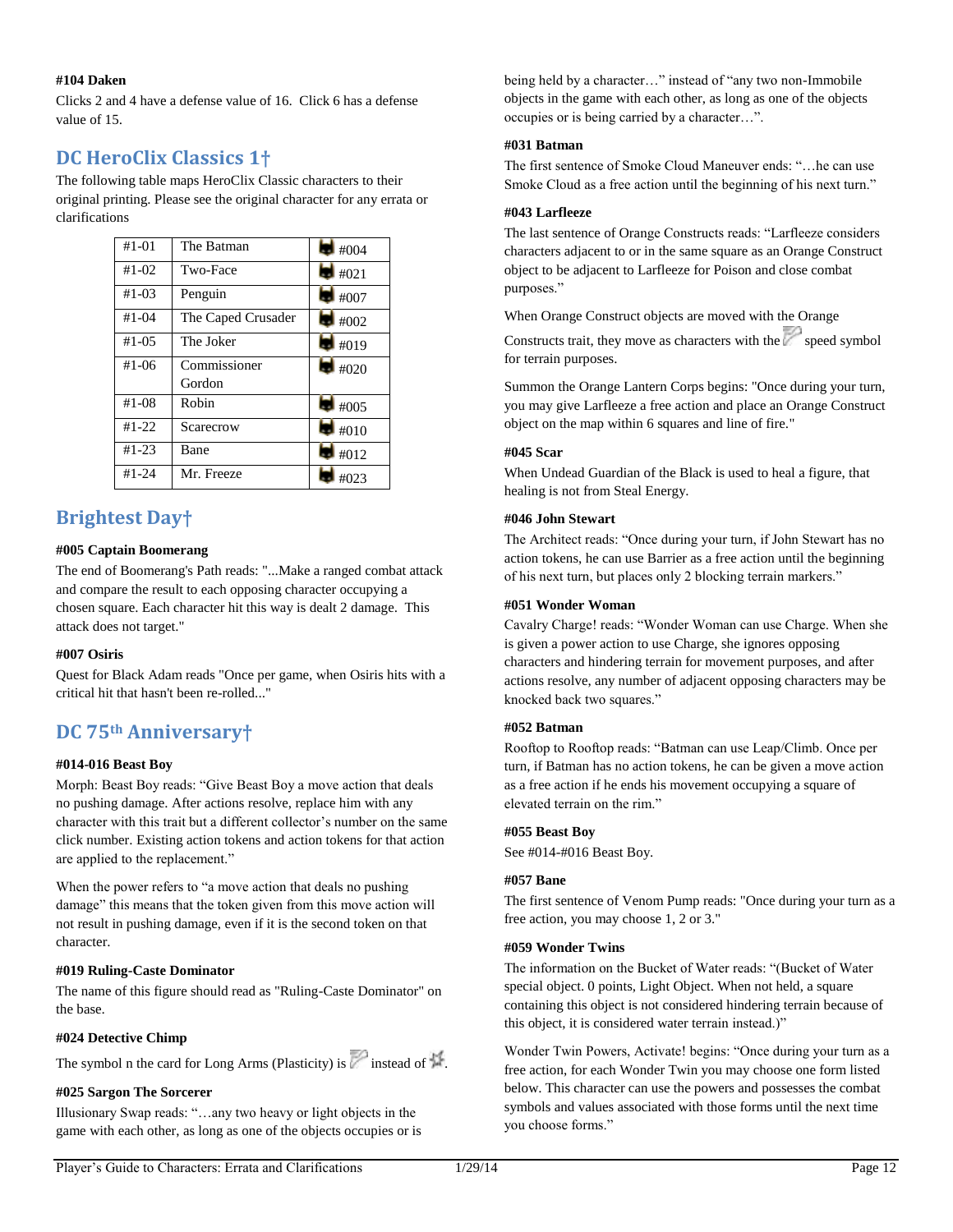#### **#100 Sinestro**

Sinestro does not have a  $\mathbb{R}^n$  symbol on his base.

# **#105 Icemaiden**

The name of this figure should read as "Icemaiden" on the base.

# **#W04 Hal Jordan**

Hal Jordan has a  $\mathbb{\hat{H}}$  symbol on his base.

Uniter of All Corps reads: "When you build your force, you may choose a keyword with "Lantern" in the name, or Indigo Tribe or Sinestro Corps. Hal Jordan possesses that keyword this game in addition to his other keywords."

# **#W08 Wonder Woman**

Wonder Woman has a speed value of 6 on click #10.

The second sentence of White Rush begins "When she is given an action to use Charge…"

# <span id="page-15-0"></span>**Giant-Size X-Men†**

#### **#001 Madrox**

The More the Merrier reads: "Madrox can use Flurry, but only if another friendly character whose name includes 'Madrox' or 'Multiple Man' is adjacent to the target of his first attack using Flurry."

#### **#012 Cypher**

Crack Enemy Communications causes the figures to copy the team ability in the same ways as a wild card.

The choice for the Thunderbolts additional team ability is always made before the choice for Crack Enemy Communications. When Cypher acquires the Thunderbolts team ability, he uses the team ability which has been chosen by the player using Thunderbolts.

#### **#018 Caliban**

The keyword "Horsemen of the Apocalypse" is "Horsemen of Apocalypse".

#### **#033 Blob**

The Immovable Object reads: "Blob can't be knocked back, carried, or placed by Telekinesis."

# **#036 Professor X**

In Contact with Cerebro reads: "If Professor X is in your starting area, he can draw lines of fire and count range and squares for his Speed, Attack, and Damage powers and the powers those allow him to use from the square of any single friendly character with whom he shares a keyword."

I've Learned Your Secrets has  $\mathbb{H}$ , not  $\mathbb{A}$ .

# **#046 Juggernaut**

The second sentence of Nothing Can Stop the Juggernaut reads: "When he moves due to his own action along a straight horizontal or vertical path, he ignores all terrain for movement purposes except elevated terrain for that action."

#### **#051 Hulk**

The second sentence of Here's Your Friend Back begins: "If it hits a character…"

#### **#055 Cable/Deadpool**

If Choose Me! I am Way Cooler is no longer on the dial, its effects end immediately. However since the choice of either Cable or Deadpool is only made once per game, if the power returns to the dial you must continue to use the choice already made.

| <b>Qualifying Name</b> | OR. | <b>Qualifying Real Name</b> |
|------------------------|-----|-----------------------------|
| Cable                  |     | <b>Nathaniel Summers</b>    |
| Deadpool               |     | Wade Wilson                 |

#### **#056 Colossus/Wolverine**

| <b>Qualifying Name</b> | ЭR | <b>Qualifying Real Name</b> |
|------------------------|----|-----------------------------|
| Colossus               |    | Piotr Rasputin              |
| Wolverine              |    | James Howlett               |

# **#057 Cyclops/Phoenix**

Slym and Redd reads: "They can be given up to two free actions…"

#### **#100 Jamie Madrox**

Worldly Dupes reads: "When you build your force or when Jamie Madrox is placed on the map, choose one of these keywords: Celebrity, Detective, Martial Artist, Police, Politician, Reporter, Scientist, Soldier, Spy, or Warrior. Jamie Madrox possesses that keyword this game."

| <b>Qualifying Name</b> | DR | <b>Qualifying Real Name</b> |
|------------------------|----|-----------------------------|
| Cyclops                |    | <b>Scott Summers</b>        |
| Phoenix                |    | Jean Grey                   |

#### **#056 Gambit/Rogue**

| <b>Qualifying Name</b> | ЭR | <b>Qualifying Real Name</b> |
|------------------------|----|-----------------------------|
| Gambit                 |    | Remy LeBeau                 |
| Rogue                  |    | "Anna Marie"                |

#### **#G05 Nemesis**

Bio Nuclear Blast's third sentence reads: "Make a ranged combat attack that does not target, and compare the result to each other character occupying a square along that line of fire, or a square adjacent to that line of fire but still within his range."

Cracked Containment Unit reads: "Nemesis can use Pulse Wave. If he does, the area of effect is his range value, and his damage value becomes his printed damage value and is locked."

#### **#G06 Frost Giant**

Spear Throw begins "Once per game as a ranged combat action…"

#### **#G09 Sentinel Mark V**

The first trait ends "…starting line."

# <span id="page-15-1"></span>**Captain America†**

#### **#003 HYDRA Agent**

The starting line is green.

The color of the attack power on clicks #2 and #3 is orange (Energy Explosion).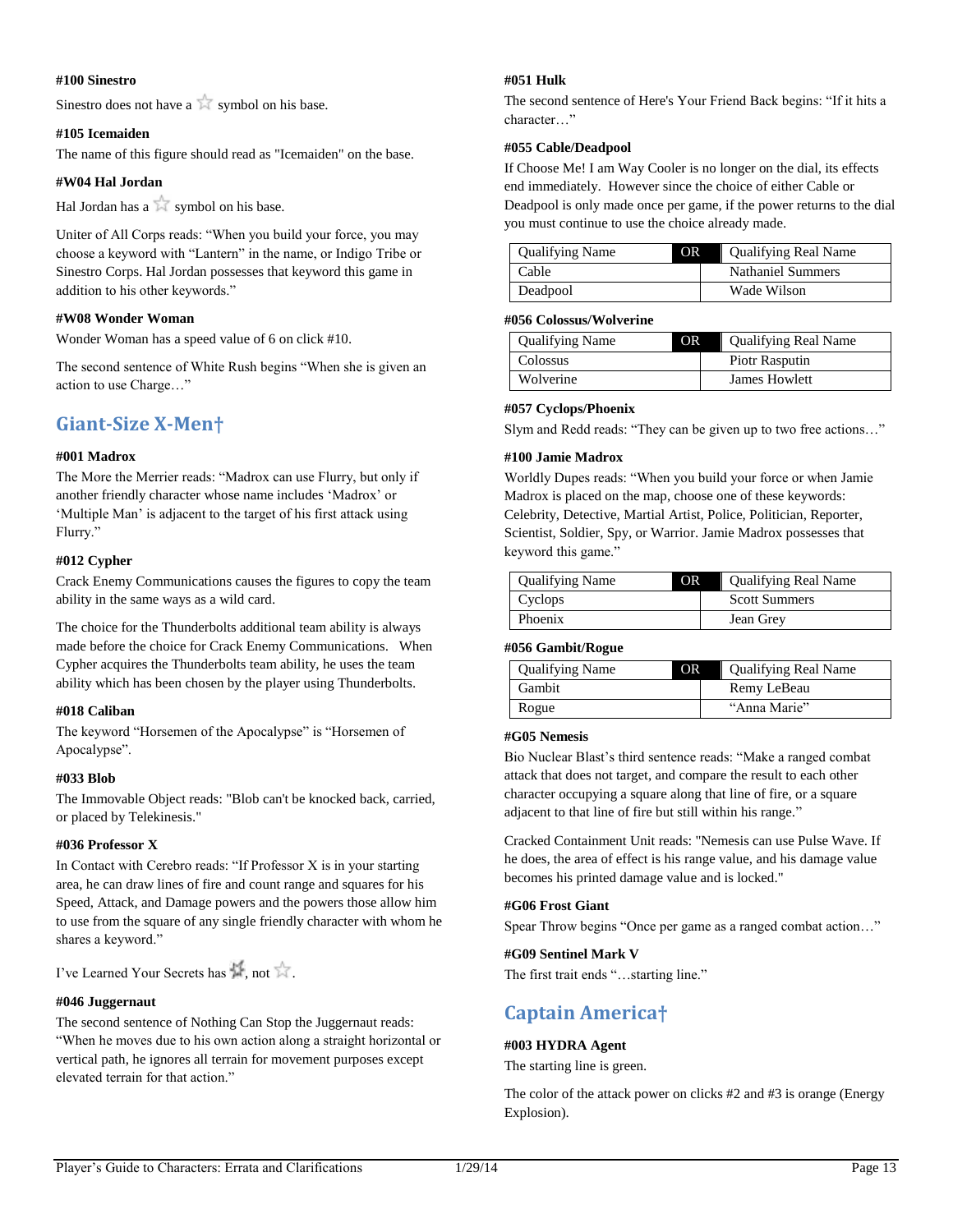# **#010 Mentallo**

The color of the defense power on clicks #1 and #2 is orange (Toughness). The color of the defense power on clicks #3 though #6 is red (Super Senses).

# **#014 Luke Cage**

This character has the real name: Luke Cage.

# **#019 Yelena Belova**

Play All the Sides reads: "When you build your force, choose either HYDRA or S.H.I.E.L.D. Yelena Belova possesses that keyword and team ability this game."

# **#030 Falcon**

The last sentence of Redwing reads: "When Falcon is KO'd, remove Redwing from the game."

# **#034 Quake**

Remove the first "Give" from Bring Down the House.

# **#038 Cobra**

No Essssscape reads: "Characters can't ignore or automatically break away from Cobra; Instead they add 2 to their breakaway rolls."

# **#040 Captain America**

The second sentence of The Shield reads "When used in a ranged attack, Captain America may target up to two characters and deals 3 damage to each hit character."

# **#041 Mr. Immortal**

Dying Is What I Do Best! begins "When Mr. Immortal would be KO'd,".

# **#045 Fixer**

For Cobble Any Object Into a Weapon the object that Fixer brings into the game must be legal for the format of the game being played. For example, if playing a modern age game, the object he brings in must be a modern age object; if playing a sealed game, the object he brings in must have been pulled from the boosters used by Fixer's controller.

# **#049 Maelstrom**

Remove the period after the  $\mathbb{R}$  symbol in The Rest of the Universe Stops For Me.

# **#056 Squirrel Girl**

Monkey Joe reads: Squirrel Girl begins the game with Monkey Joe attached. While Monkey Joe is attached, Squirrel Girl can use Super Senses. When Monkey Joe would be KO'd, instead reattach him to Squirrel Girl. When Squirrel Girl is KO'd, remove Monkey Joe from the game.

The last sentence of Monkey Joe reads: "When Squirrel Girl is KO'd, remove Monkey Joe from the game."

# **#058 Human Torch**

Nova Blast's first sentence reads "Give Human Torch a double power action"

# **#059 Weapon X**

Once this character is clicked to click #5, it can't be healed back above that click.

Breaking Out of the Tank can't be ignored.

Breaking Out of the Tank begins "Weapon X begins the game with the Fluid Tank attached. As long as the Fluid..."

# **#060 Captain America**

Thawing From the Ice can't be ignored.

Once this character is clicked to click #5, it can't be healed back above that click.

The first sentence of Second Deflection reads: "When Captain America targets a character with a ranged combat attack, he may target an additional character within 3 squares and line of fire from the first character, and divide the damage between the hit characters."

# <span id="page-16-0"></span>**Gears of War 3†**

# **#003 Augustus Cole**

Thrashball Star reads: "Augustus Cole can use Flurry. When he uses the Throw a Grenade ability, rolls doubles and hits any opposing character with the grenade, do not reduce the number of grenades in the grenade pool."

# **#009 General RAAM**

The special power "Greande Scatter" is named "Grenade Scatter" instead.

Grenade Scatter reads: "When General RAAM is given a move action, he can use the Throw a Grenade ability as a free action after the move action is resolved."

The second sentence of Troika Blasts and Clouds of Kryll reads: "Once per turn, if General RAAM has no action tokens he can use Smoke Cloud as a free action until the beginning of his next turn."

# <span id="page-16-1"></span>**Halo†**

# **#001-045 All figures**

The weapons listed in parentheses are not part of the figure name.

# **#011 Flood Infection**

Swarm begins: "Flood Infection can use Poison."

# **#013 Master Chief**

This figure has a common rarity.

# **#016 Elite**

Remove the "Anti-Armor Ammunition" from the text of Anti-Armor Ammunition.

# **#026 Grunt**

Sticky Grenade reads: "Grunt can use the Throw a Grenade ability as a ranged combat action instead of a power action.

# **#030 Elite Honor Guard**

Guardian Defender reads: "Elite Honor Guard can use Toughness. Once per turn, when an adjacent friendly character is hit by an opposing character's attack, after the action resolves Elite Honor Guard may deal 2 damage to the opposing character if it is adjacent to Elite Honor Guard."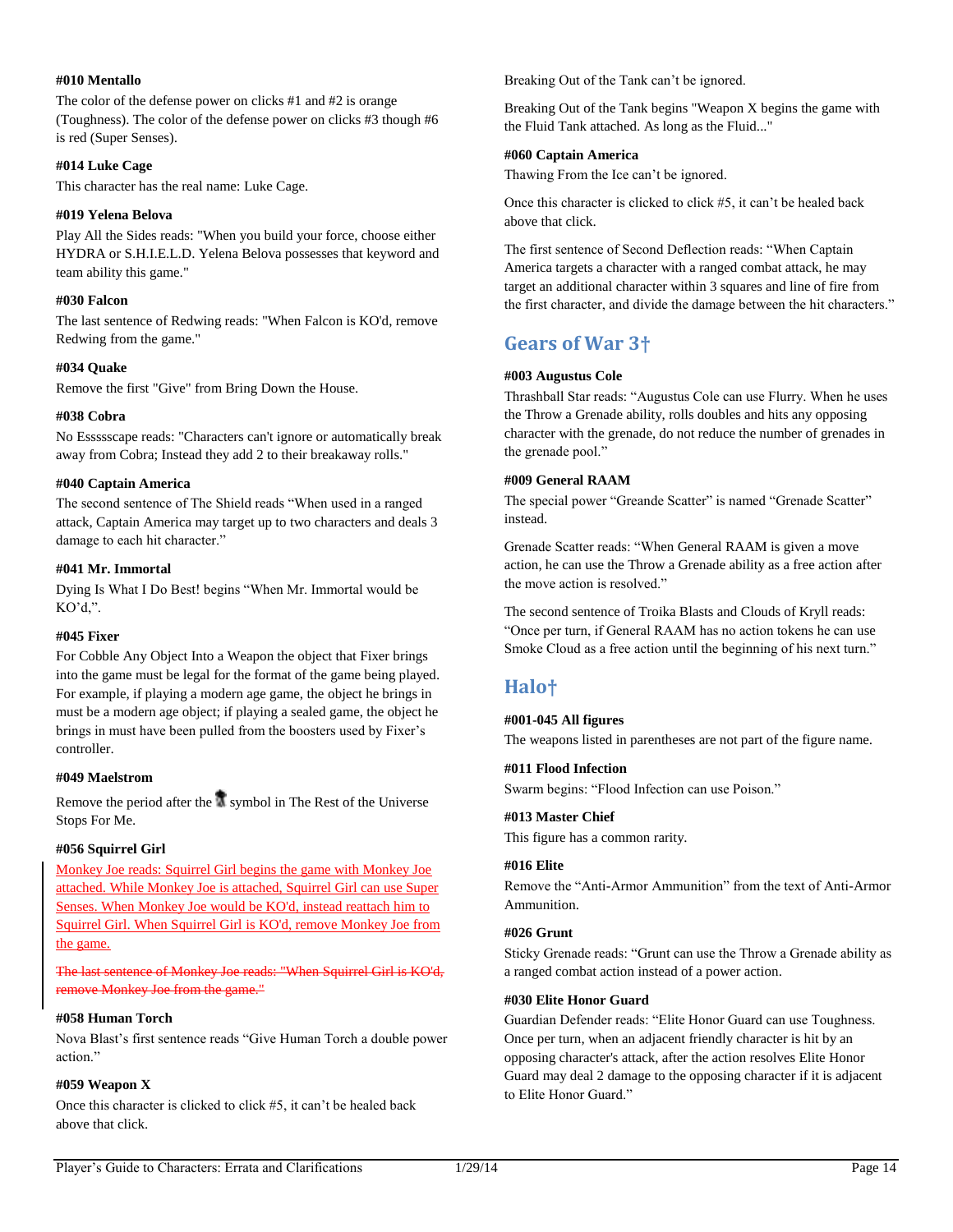# **#034 Master Chief**

This figure has a super rare rarity.

# **#038 Master Chief**

Remove the "Bring Down the Hammer" from the text of Bring Down the Hammer.

Bring Down the Hammer has a symbol, not a symbol.

Remove the symbol from the base.

# **#044 Master Chief and Arbiter**

| <b>Qualifying Name</b> | DR. | <b>Qualifying Real Name</b> |
|------------------------|-----|-----------------------------|
| Master Chief           |     | Master Chief                |
| Arbiter                |     | Arbiter                     |

# **#045 Master Chief**

There is a  $\sim$  symbol on the base.

# <span id="page-17-0"></span>**Superman**

# **#035 Magog**

Excessive Force reads: "Once per turn, when Magog KO's an opposing character, after actions resolve Magog may take one action as a free action."

# **#047 Flash**

The second sentence of Time Jump reads: "Then, at the beginning of your turn, you may place Flash (with no action tokens) anywhere on the map if you control another character."

The third sentence of Time Jump reads: "If there are no other friendly characters on the map while he is removed from the map, he is KO'd."

# **#050 Imperiex**

The first sentence of Planetary Destruction reads: "After choosing starting areas, you may place 3 "DRILL" special terrain markers on the map outside of starting areas..

# **#052 Darkseid**

The last sentence of Boom Tube Invasion reads: "One character of 125 points or less that shares a keyword with Darkseid and was carried by him this turn may be given a non-free action if it has not already been given one this turn."

# **#053 Zod**

Kneel Before Zod! Will deal the penetrating damage to figures which had 2 tokens before the power was used.

# **#054 Black Adam**

The keyword "The Society" is "Society".

# **#058 Kal**

Starmetal Armor has a symbol, not a symbol.

There's No One Else Who Can End This reads: "If Kal is the only character on your force remaining on the map, modify his combat values by  $+1$ ."

# **#102 Manhunter Grandmaster**

Manhunter Grandmaster is required to use Regeneration from But I Want to Die.

# <span id="page-17-1"></span>**The Incredible Hulk**

# **#041 Ka-Zar**

| <b>Qualifying Name</b> | OR. | <b>Qualifying Real Name</b> |
|------------------------|-----|-----------------------------|
| Ka-Zar                 |     | Kevin Plunder               |
| Zabu                   |     | Zabu                        |

#### **#043 Hulk**

The last sentence of Peace of the Outback reads: "If you do, Hulk's target can't use defense powers for that attack."

#### **#049 Hulkmariner**

The first entry in the table for Revert: Namor is #009, not #038.

# **#050 Mighty Thorr**

The first entry in the table for Revert: Thor is #038, not #002.

The second entry in the table for Revert: Thor is #002, not #005.

# **#208 General Thunderbolt Ross**

The first sentence of Call in the Air Strike reads "Once per game, give General Thunderbolt Ross…"

# <span id="page-17-2"></span>**Lord of the Rings†**

#### **#001 Frodo**

The first sentence of Heart of the Fellowship reads: "Give Frodo an epic action and choose up to one adjacent friendly character per 100 points of the game's build total."

# **#003 Aragorn**

Through the Wild reads: "Give Aragorn an epic action and all friendly characters can use Leap/Climb until your next turn, and at the end of your turn, one friendly character per 100 points of the game's build total may be given a move action as a free action if they have not been moved or placed this turn."

# **#004 Legolas**

The second sentence of Flank reads: "Legolas may use Phasing/Teleport to move as if he has a locked speed value of 12, but only through squares on the edge of the map."

# **#018 Gandalf the Grey**

The first sentence of You Shall Not Pass! reads: "Give Gandalf the Grey an epic action and place up to 1 SPECIAL marker per 50 points of the game's build total in squares of either the row or column that Gandalf occupies."

You Shall Not Pass! ends with "These markers remain until the beginning of your next turn."

# **#019 Saruman**

The first sentence of An Army Worthy of Mordor reads: "Give Saruman an epic action and choose up to 1 character per 200 points of the game's build total."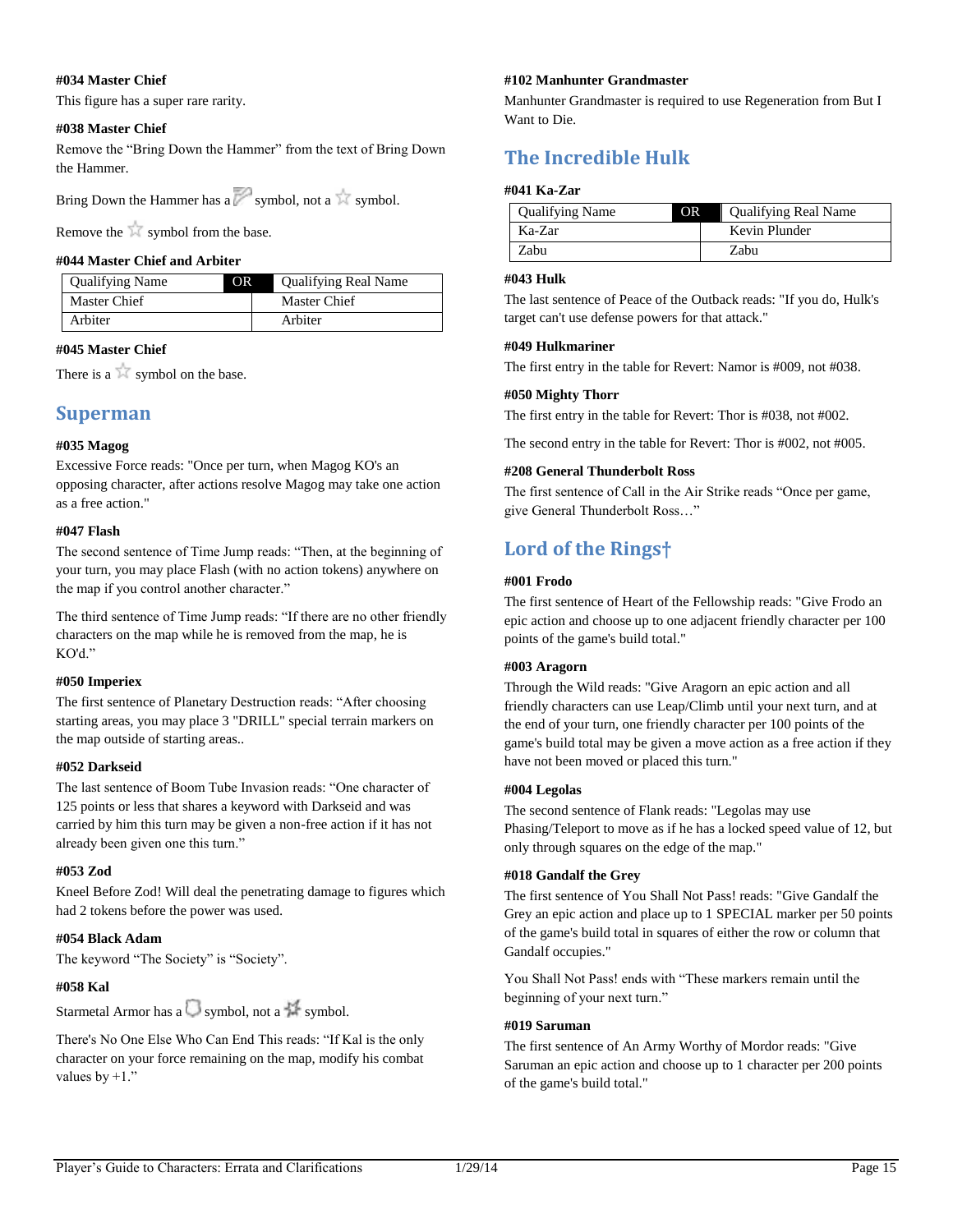#### **#022 Merry and Pippin**

| <b>Qualifying Name</b> | OR. | <b>Qualifying Real Name</b> |
|------------------------|-----|-----------------------------|
| Merry                  |     | Meriadoc Brandybuck         |
| Pippin                 |     | Peregrin Took               |

#### **#023 Frodo and Sam**

| <b>Qualifying Name</b> | OR. | <b>Qualifying Real Name</b> |
|------------------------|-----|-----------------------------|
| Frodo                  |     | Frodo Baggins               |
| Sam                    |     | Samwise Gamgee              |

# **#202 Strider**

Leaving Decoys reads: "Give Strider an epic action; for each 200 points of the build total, choose up to one friendly character next to an opposing character, place the friendly character in an unoccupied square adjacent to Strider but not adjacent to any opposing character, and place a hindering terrain marker in the square formerly occupied by the friendly character."

# **#203 Esquire of Rohan**

The last sentence of Scatter the Foe reads: "Choose a stack of opposing horde tokens, remove up to one horde token from it for each 200 points of the build total, and place it in its owner's starting area."

Scatter the Foe may be used to remove every token from a stack if the build total is high enough. If this is done, nothing is placed into the starting area.

# **#208 Sauron**

The first sentence of Frozen with Fear reads: "Give Sauron an epic action and choose up to one opposing character for each 200 points of the build total."

# <span id="page-18-0"></span>**Star Trek: Tactics‡**

# **#004 U.S.S. Equinox**

This ship possesses the symbol.

# <span id="page-18-1"></span>**The Infinity Gauntlet**

# **#002 In-Betweener**

This figure has a silver ring on its base.

When using Polar Opposite Attack you can't pick and choose which powers you get to use from the other character. You will gain the use of all of the standard powers.

# **#003 Champion**

This figure has a silver ring on its base.

Fight ME! I Have No Need of Allies reads: "Opposing characters modify their attack values by -1 when attacking another character friendly to Champion. Modify Champion's attack value by -1 if there's another character on your force remaining on the map."

# **#004 Gardener**

This figure has a silver ring on its base.

#### **#005 Runner**

This figure has a silver ring on its base.

# **#006 Collector**

This figure has a silver ring on its base.

# **#007 Grandmaster**

This figure has a silver ring on its base.

# **#008 Thanos**

This figure has a silver ring on its base.

#### **#009 Terraxia**

This figure has a silver ring on its base.

This figure has a  $\bullet$  on its base to the right of the 0.

# <span id="page-18-2"></span>**Galactic Guardians**

# **#004 Skrull Rebel**

The point cost on the character card is 30.

#### **#012 Charlie-27**

This character's card has the  $\Box$  on the card for the THICK SKIN (Invulnerability) Power.

#### **#014 Astral Dr. Strange**

There is a yellow starting line to the left of click #7.

#### **#015 Nova Corps Centurion**

The first sentence of Share Through the Worldmind reads: "Friendly characters with the Nova Corps keyword can use Ranged Combat Expert, but using it modifies their damage value or attack value only  $by +1.$ "

# **#022 Xavin**

The second sentence of One Powerset at a Time reads: "If you do, at the end of your turn, if Xavin is not KO'd, return him to the click he began the turn on."

#### **#023 Blastaar**

For Negative Zone Prison Break, the chosen character is returned on the same starting line it used when it first entered the game.

# **#027 Hulk**

The experience level of this figure is alter-ego.

#### **#028 Dr. Strange**

There is a  $\mathbb{R}$  symbol on the base.

# **#029 Morg**

There is a  $\overline{\phantom{a}}$  symbol on the base.

#### **#043 Stranger**

The Size I Need To Be reads: "…possesses…"

#### **#049 Thanos**

The second sentence of Teleport My Greatest Enemies reads: "Give Thanos a power action and place the two highest point value target opposing characters in squares adjacent to Thanos."

For Teleport My Greatest Enemies, if Thanos can't target the two highest point value characters, then he can't use this power.

For Teleport My Greatest Enemies, Thanos must be able to place the targets adjacent to himself. If he can't, then he can't use this power.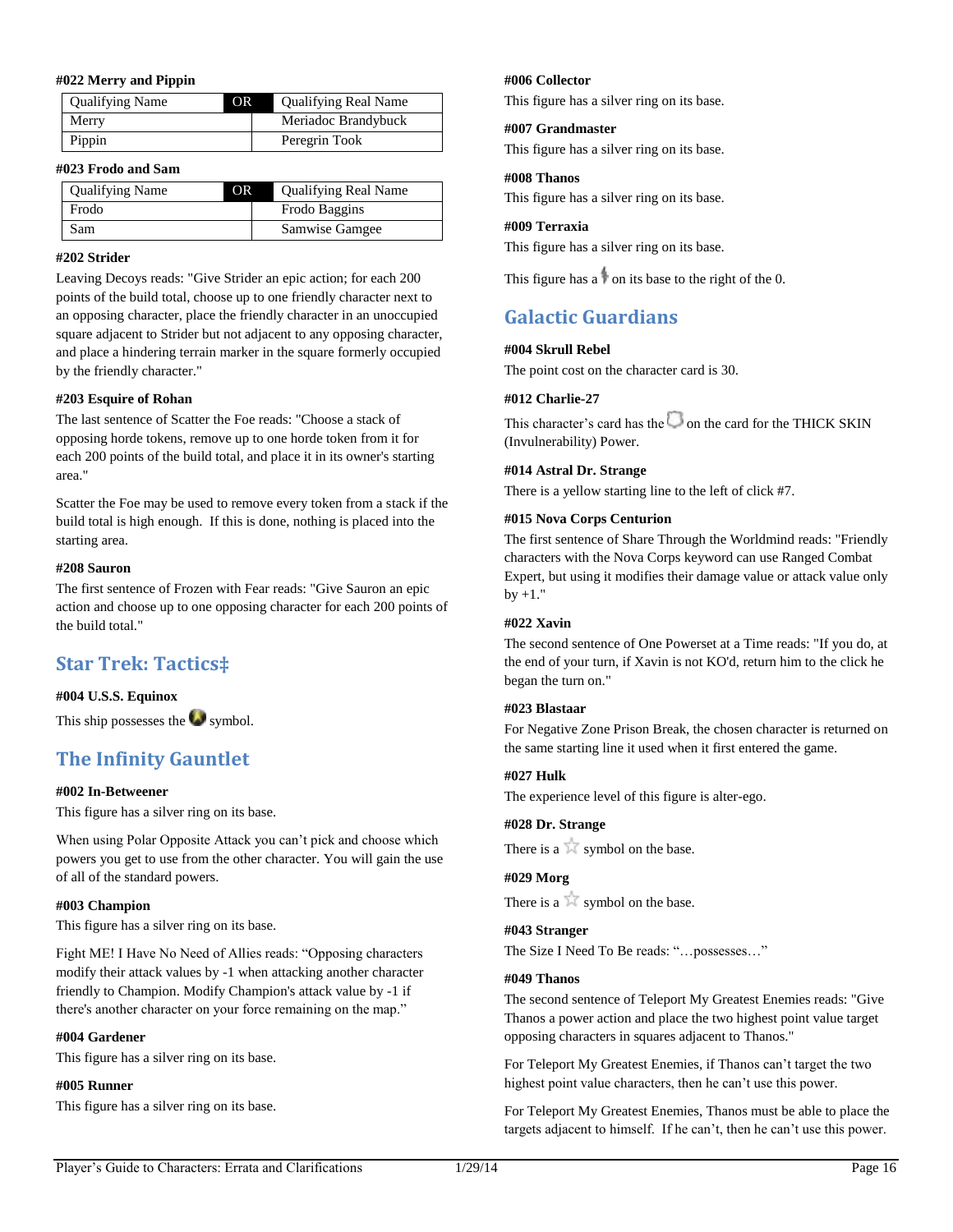# **#100 Super-Nova**

The first sentence of Share Through the Worldmind reads: "Friendly characters with the Nova Corps keyword can use Ranged Combat Expert, but using it modifies their damage value or attack value only by  $+1$ ."

#### **#102 Hulk**

Fully Split from Banner reads: "After choosing starting areas, you may place in your starting area a Bruce Banner bystander token as described on the back of this card."

#### **#201 Nova**

The second sentence of The Human Rocket reads: "When he uses it and moves at least 3 squares and in a direct line, modify his damage value by  $+1$ ."

# **#G01 Galactus**

When used in a tournament, the person fielding Galactus must offer the same figure each round as his choice for herald.

The free actions used in the You Shall Not Harm My Master ability may activate the same effect repeatedly.

The fourth sentence of My Herald reads: "The chosen Herald is added to your force at the beginning of your first turn."

The fifth sentence of My Herald reads: "Your chosen Herald

possesses the Power Cosmic team ability, the symbol, and modifies their combat values by +1."

#### **#G02 Ziran The Tester**

Click #6 for Testing reads: "at least 5 different team abilities?"

Click #9 for Testing reads: "a character that can use Enhancement on their opening click?"

The Celestial trait may not be used when played at the 300 point level.

When facing multiple opponents, each test is checked against each team. If all teams fail, the 2 damage may be given to any figure on any team.

All damage from the Testing is dealt at one time.

# **G05 Uatu The Watcher**

The first sentence of I Am Only a Watcher (50 points) reads "When placing characters at the beginning of the game, place Uatu The Watcher anywhere on the map that's at least 2 squares away from any starting area."

#### **#G06 Dormammu**

Lord of the Dark Dimension reads: "Dormammu can use Probability Control. Friendly characters ignore the Mystics Team ability."

# <span id="page-19-0"></span>**Galactic Guardians Annihilators**

# **#005 Beta Ray Bill**

Chain Lightning begins: "When Beta Ray Bill..."

# <span id="page-19-1"></span>**The Avengers Movie**

#### **#003b Agent Of S.H.I.E.L.D.**

This figure has a blue starting line to the left of click 7.

#### **#008b Skrull Commando**

This figure has a blue starting line to the left of click 7.

# **#211 Loki**

He Strikes From Within causes Loki to use the team abilities in the same ways as a wild card.

# <span id="page-19-2"></span>**Dark Knight Rises**

#### **#004A Arkham Asylum Inmate**

Safety in Numbers says "Arkham Asylum Inmate" instead of "Arkham Inmate" in the first sentence.

#### **#016 Salvatore Maroni**

The last sentence of I Got People Everywhere reads: "When he does, he ignores the effects of characters and terrain on line of fire and if his target has the Gotham City Underworld keyword, modifies Salvatore Maroni's attack value by +2."

#### **#019 The Joker's Henchman #2**

Take Another Shot! says "The Joker as Sgt." instead of "Sgt. Joker" in the first sentence.

# **#100 Batman**

We're In This Together says: "When you build your force, if there is another character on…." in the first sentence.

#### **#103 Bane**

This figure has a silver ring on its base.

#### **#203 Catwoman**

The object that is removed is the one which was adjacent at the beginning of the action used to activate the power.

# <span id="page-19-3"></span>**2012 Exclusive Figures**

# **#D-002 Martian Manhunter**

This character has the symbol indicating Super Strength on his character card.

#### **# D-004 Superman and Superman**

Through the Sun begins: "Give Superman and Superman a power action and move them up to 8 squares in a direct line, automatically breaking away."

The last sentence of Look, Up In the Sky reads: "The attack now targets Superman and Superman, even if they are otherwise an illegal target."

| <b>Qualifying Name</b> | OR. | <b>Qualifying Real Name</b> |
|------------------------|-----|-----------------------------|
| Superman               |     | Clark Kent or Kal-El        |
| Superman               |     | Clark Kent or Kal-L         |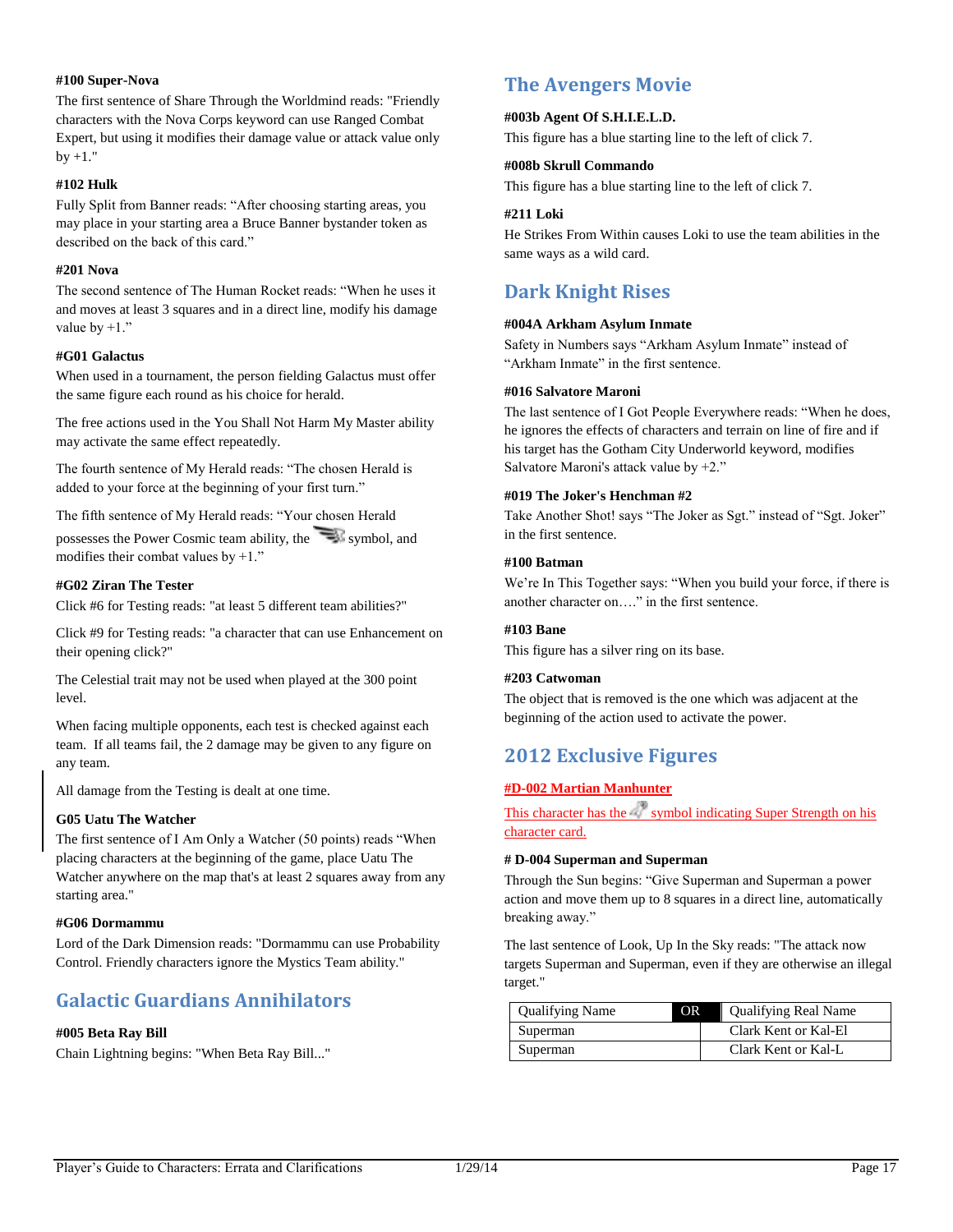# <span id="page-20-0"></span>**Chaos War**

# **#010 Donald Blake**

The second sentence of Thor, God of Lightning reads: "If you do, after actions resolve, even if this power is lost, deal 1 damage to each adjacent opposing character."

# **#047 Mr. Sinister**

Create New Marauders says: "When you build your force, friendly characters possess…" in the first sentence.

# **#054 Hawkeye and Mockingbird**

Trick Arrows and Battle Staves reads: "Hawkeye and Mockingbird can use Energy Explosion, Incapacitate, and Smoke Cloud. They can use these powers normally, or they may be given a power or ranged combat action as a free action instead of a ranged combat attack when using the Duo Attack ability to use one of these powers."

# **#102 Invisible Woman**

In the "The Peacemaker" power, the "both" refers to the opposing character and the other friendly character.

"The Peacemaker" may be used even if one or both of the characters are on their first clicks.

# **#200 Giant-Man**

Pym Particles, Grow begins: "Once per game, give Giant-Man a free action…"

# **#204 Space Phantom**

The last sentence of Dimension Swap reads: "When he does, he can use that countered standard power as long as it's countered."

# <span id="page-20-1"></span>**Star Trek Away Team†**

**#007a Ensign Pavel Chekov**

This character's dial begins on the blue starting line.

**#007b Ensign Pavel Chekov** This character's dial begins on the yellow starting line.

# <span id="page-20-2"></span>**DC 10th Anniversary**

# **#004 Green Lantern**

The second sentence of Construct begins: "When he does, attach the Construct to him after actions resolve and he may make a close combat attack targeting a character adjacent to a square with one of these Barrier markers in it as a free action."

# **#007 Nightwing**

A Leader on any Team says: "During your first turn, choose a friendly character's keyword;..." in the second sentence.

# <span id="page-20-3"></span>**Marvel 10th Anniversary**

# **#006 Marvel Girl**

The second sentence of Dark Phoenix begins: "When Marvel Girl would be KO'd..."

# **#014 Emma Frost**

Secondary Mutation reads: "When this power appears, stop turning the dial, and you may choose to click Emma Frost to click #8. Emma Frost can use Super Senses."

Emma Frost can't be healed past click #8.

# **#019 Magneto**

The second sentence of Master of Magnetism begins: "When he uses either and hits, attach the Magnetic Debris to him after actions resolve."

# <span id="page-20-4"></span>**TabApp**

# **#M-002 Thor**

The second sentence of Mjolnir's Song reads: "During the move, he may be given a ranged combat action as a free action."

# <span id="page-20-5"></span>**Assassin's Creed: Brotherhood†**

**#001 Ezio Auditore de Firenze**

This figure has a silver ring on its base.

**#003 La Volpe** This figure has a silver ring on its base.

**#005 Cesare Borgia** This figure has a silver ring on its base.

# <span id="page-20-6"></span>**Assassin's Creed: Revelations†**

**#002 Prince Ahmet** This figure has a silver ring on its base.

**#003 Yusuf Tazim** This figure has a silver ring on its base.

# **#005 The Bombardier**

The second sentence of Mace Slam begins: "Give The Bombardier a move action and after actions resolve, …"

# <span id="page-20-7"></span>**Batman**

# **#042 Batwing**

In Aerial Maneuvers, the word "Toughnes" is "Toughness."

# **#046 Geo-Force**

The third sentence of Earthshock reads: "If you hit, the opposing character can't target characters friendly to Geo-Force until the Earthen Fist has been destroyed or reattached."

The Earthen Fist is blocking terrain, but it is not a blocking terrain marker.

When the Earthen Fist is destroyed, it is not removed from the game, so it may still be reattached.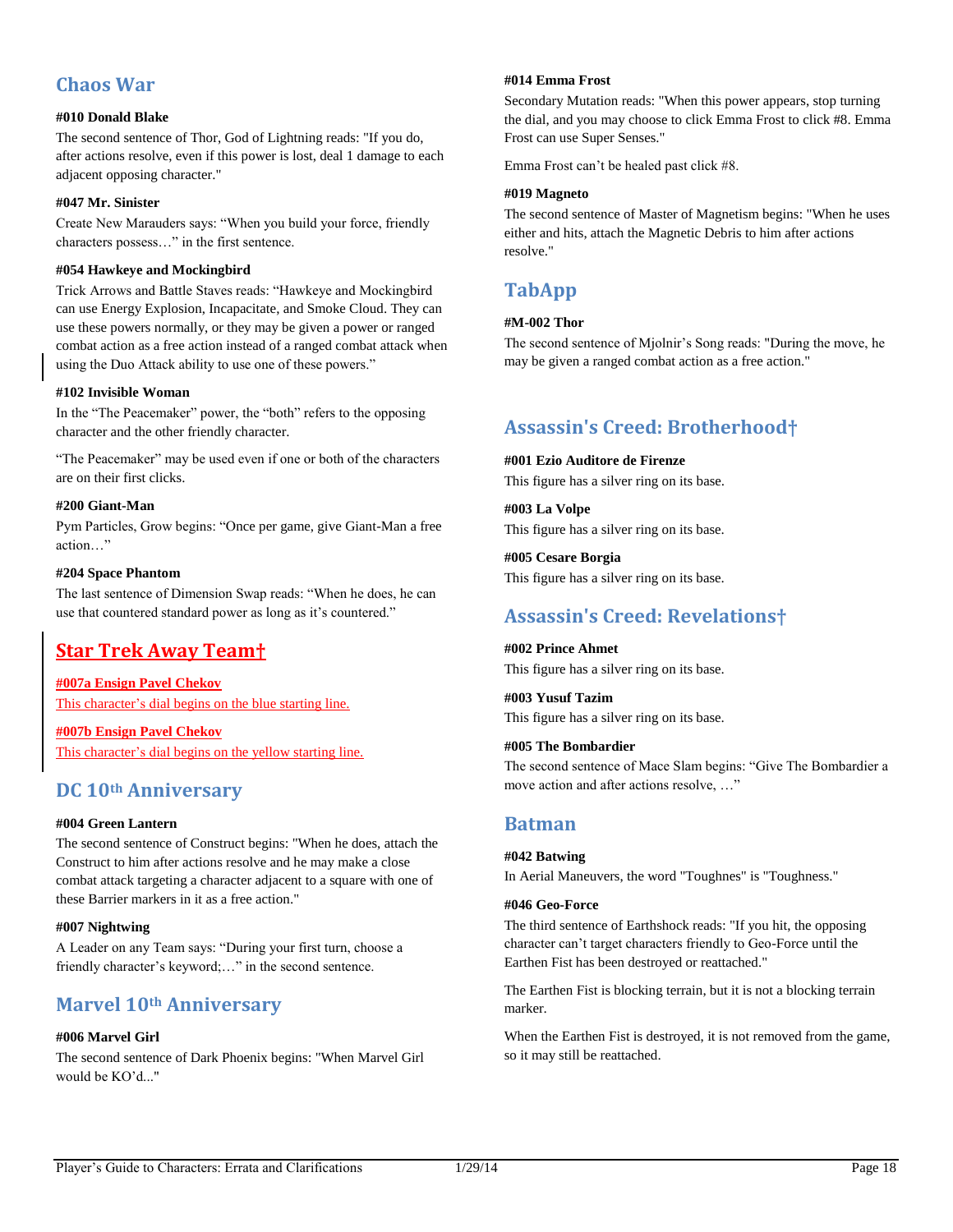# **#049 Socialist Red Guardsman**

Runaway Reactor ends: "… and when he uses Pulse Wave you may choose to have the area of effect be his range value; when you do either, deal him 1 unavoidable damage after the attack resolves."

#### **#052 Booster Gold**

The second sentence of The Advantage of Time Travel reads: "When he uses it for his own attack roll, he may use it again during that attack as long as the rerolled value is higher than the previous ignored value.'

#### **#053a Batman**

The first sentence of Flock of Bats begins: "Give Batman a free action to attach an adjacent friendly Flock of Bats to his base or remove an attached Flock of Bats and place it in an adjacent square..."

# **#053b The Caped Crusader**

Allies In Darkness begins: "When The Caped Crusader has less than 3 Flock of Bats attached, a friendly Flock of Bats may end its move in the same square as him..."

Allies In Darkness ends "If The Caped Crusader is KOd with a Flock of Bats attached, place any attached Flock of Bats in an adjacent square before removing him from the game."

I Shall Become A Bat reads: "Give The Caped Crusader a free action to switch places with any friendly unattached Flock of Bats on the map, even if the Flock of Bats didn't start the game attached to The Caped Crusader."

A Flock of Bats which begins the game attached to The Caped Crusader is not considered to be on the force when determining a themed team.

#### **#054 Voodoo**

Mind Lock gives Voodoo a +2 to attack for any Mind Control attack she makes.

# **#099A Flock of Bats (Black)**

If this character takes damage, it is KO'd.

While attached to another character, this character is still a character.

#### **#099B Flock of Bats (Brown)**

If this character takes damage, it is KO'd.

While attached to another character, this character is still a character.

# **#099C Flock of Bats (Grey)**

If this character takes damage, it is KO'd.

While attached to another character, this character is still a character.

# **#100 Nightwing and Batgirl**

Complementary Combat Skills reads: "When Nightwing and Batgirl use the Duo Attack ability, they may use Flurry as a free action instead of each attack."

# **#201 Batman**

Carry You To Safety begins: "When Batman uses the Carry ability to carry a character..."

#### **#V002 Batwing**

Replace the word Batplane with the Batwing in the Airdrop and Overwatch pilot abilities.

# **#V003 Invisible Jet**

The Purple Ray Rejuvenation pilot ability read: "…one carried character who has no action tokens may immediately be given a nonfree action this turn."

You can't give a figure a double power action after using Purple Ray Rejuvenation because that would violate the Rule of Action Tokens. (Clarification: the ruling stands, but the reason is not because of the Rule of Action Tokens)

# **#V004 GCPD Cruiser**

Remove the word "penetrating" from the Clear the Streets pilot ability.

# **#V005 Military Tank**

Military Tank's character card has a yellow experience level.

#### **#V006 Haunted Tank**

The first sentence of "Jigsaw Tank" Mechanics reads: "Haunted Tank can use Support, but it can only target characters with the Vehicle keyword; when it does, modify either the result of the 2d6 roll or the amount healed by +1 for each object adjacent to it."

# **#V007 The Bug**

Hazardous Environment Support reads: "Give The Bug a move action and after actions resolve, if The Bug carried at least one friendly character, The Bug can use Support as a free action, modifying the result of the 2d6 roll by +1 for each character carried."

If one of the pilot abilities is used to redirect unavoidable damage to a different dial, then if that dial is KOed, any remaining damage is not applied.

# <span id="page-21-0"></span>**Batman Fast Forces**

# **#005Alfred Pennyworth**

This character does not have a symbol on the base.

# <span id="page-21-1"></span>**The Hobbit**

# **#002 Gandalf**

The second sentence of Let's Have the Contract begins: "If Gandalf uses Perplex to target another friendly character with whom he shares a keyword..."

I am Gandalf, and Gandalf Means Me! reads: "During your first turn, you may choose 1 keyword possessed by another character on your force. Gandalf possesses that keyword this game in addition to his other keywords."

#### **#008 Grinnah the Goblin**

Remove the '",' from Have Your Scent.

#### **#201 Bilbo Baggins**

Remove the second "a different" from Cut Loose the Dwarves.

Cut Loose the Dwarves reads: "Give Bilbo Baggins an Epic Action. For every 200 points of the build total, he may remove up to one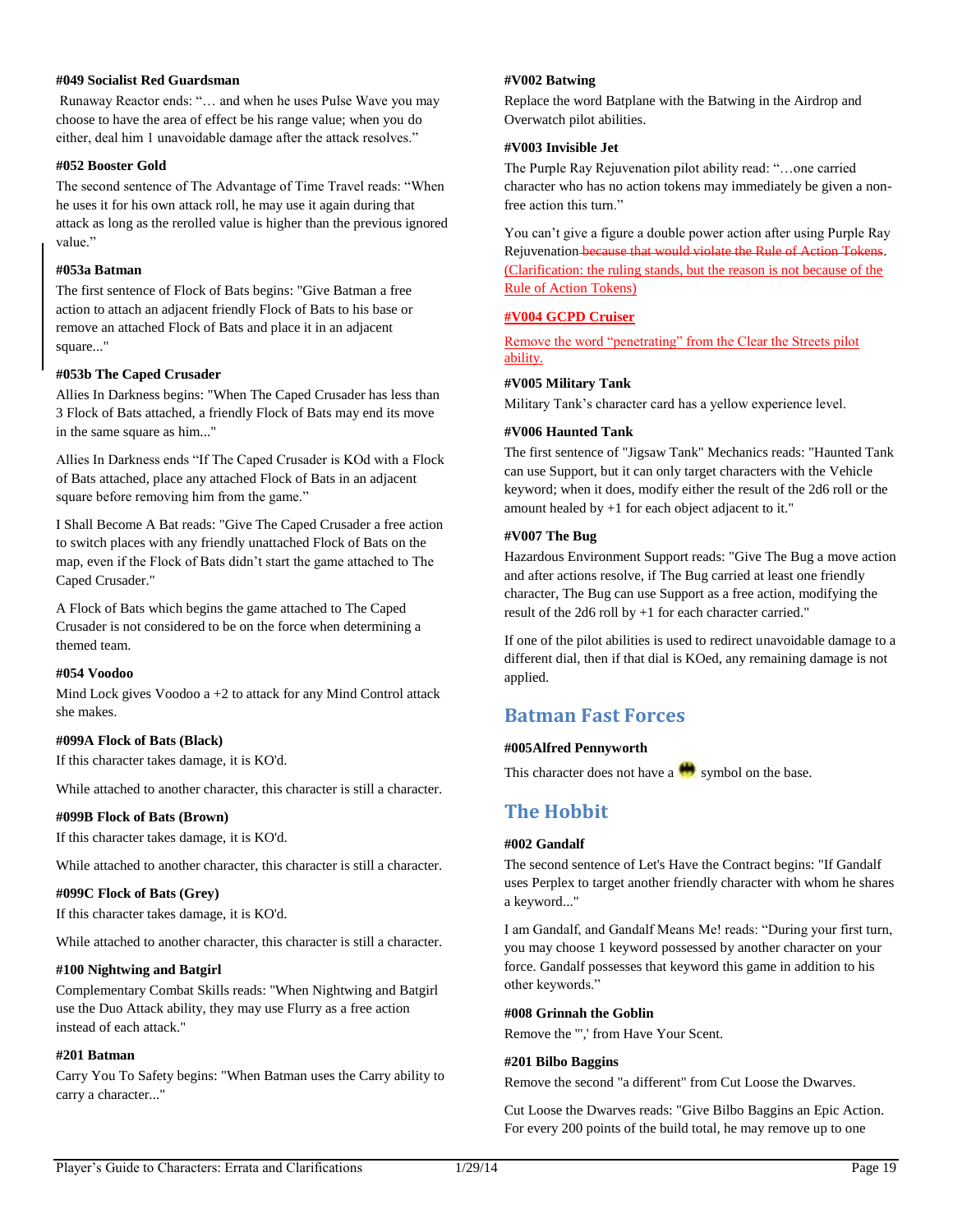action token from a different adjacent character, and modify that character's speed and attack values by -1 until the end of the turn."

# <span id="page-22-0"></span>**No Man's Land**

# **#004 Poison Ivy**

Under Control Over All Vegetation, Entanglements reads: "Poison Ivy can use Incapacitate as a free action to make a close combat attack targeting all opposing characters that are adjacent to a Plant object."

# **#006 The Joker and Harley Quinn**

| <b>Qualifying Name</b> | OR | <b>Qualifying Real Name</b> |
|------------------------|----|-----------------------------|
| Joker                  |    |                             |
| Harley Quinn           |    | Dr. Harleen Qunzel          |

# <span id="page-22-1"></span>**Streets of Gotham**

# **#002 Lady Blackhawk**

Lady Blackhawk's character card has a red experience level.

# **#011 Dr. Hurt**

This figure has a silver ring on its base.

# **#015a Renee Montoya**

The background color of the collector number on the character card is green.

Divide the Enforcers From the Bosses reads: "Opposing characters within 6 squares can't use Leadership or the Carry ability."

# **#015b The Question**

The background color of the collector number on the character card is green.

# **#018 Hawk**

There is a  $\bullet$  symbol on the card.

# **#027 Guy Gardner**

I Carry This Team begins: "When Guy Gardner is adjacent to a character with whom he shares a keyword..."

# **#028 Vixen**

The first sentence of Tantu Totem reads: "Give Vixen a free action and she can use any one standard power possessed by any one character on the battlefield with the Animal keyword until your next turn and as long as that character possesses the power."

# **#033 Superman**

Superman does not have a  $\mathbb{R}^n$  symbol on his base.

# **#036 Spartan Warrior Spirit**

This character's range is 5<sup>1</sup>.

# **#049 GCPD Motor Officer**

In Special Training, "#V003 GCPD Motor Cruiser" is "#V003 GCPD Motorcycle."

#### **#051 Batman**

Alpha Male is evaluated on a per character basis. A character who can target neither Batman nor the adjacent character may still make an attack which targets another character.

# <span id="page-22-2"></span>**Streets of Gotham: Fast Forces**

# **#003 Huntress**

In Contact with Oracle reads: "…she may modify any one of her combat values…"

# **#004 Black Canary**

In Contact with Oracle reads: "…she may modify any one of her combat values…"

# **#005 Hawk**

The semi-colon (;) in this characters trait is a period (.).

# **#006 Dove**

The semi-colon (;) in this characters trait is a period (.).

# <span id="page-22-3"></span>**Star Trek: Tactics 2‡**

# **#003 R.I.S. Praetus**

The last sentence of Orbital Mines reads: "When these hindering terrain markers are removed, you may deal 1 penetrating damage to each opposing ship occupying or adjacent to any one of these marker's square."

# **#025 Rav Laerst**

The name of the trait is Defensive Penetration.

# **#031 U.S.S. Enterprise-D**

The first sentence of Saucer Separation reads: "U.S.S. Enterprise-D can use Hypersonic Speed; when it does and moves, place a bystander token as described on this card in the square it occupied."

# <span id="page-22-4"></span>**Amazing Spider-Man**

# **#007 Johnny Blaze**

When a character is KO'd, it is immediately removed from the map. Therefore, the line of fire Johnny Blaze needs for his The Blood of Innocents power wouldn't be blocked by the KO'd character.

# **#015 Werewolf By Night**

The second sentence of Full Moon reads: "On a result of  $\Box$ . Werewolf By Night can use Shape Change."

# **#020 Rhino**

Head Down, Horn Up's second sentence begins: "When he does, he automatically breaks away and if he moves in a direct line and hits a character…"

# **#021 Electro**

Arc Lightning ends: "...replacing his range value with his printed range value minus the number of hits he has made this turn with this power."

# **#023 Wong**

Master and Servant reads: "When Wong is adjacent to a friendly character named Dr. Strange, modify Wong's attack value by +1 and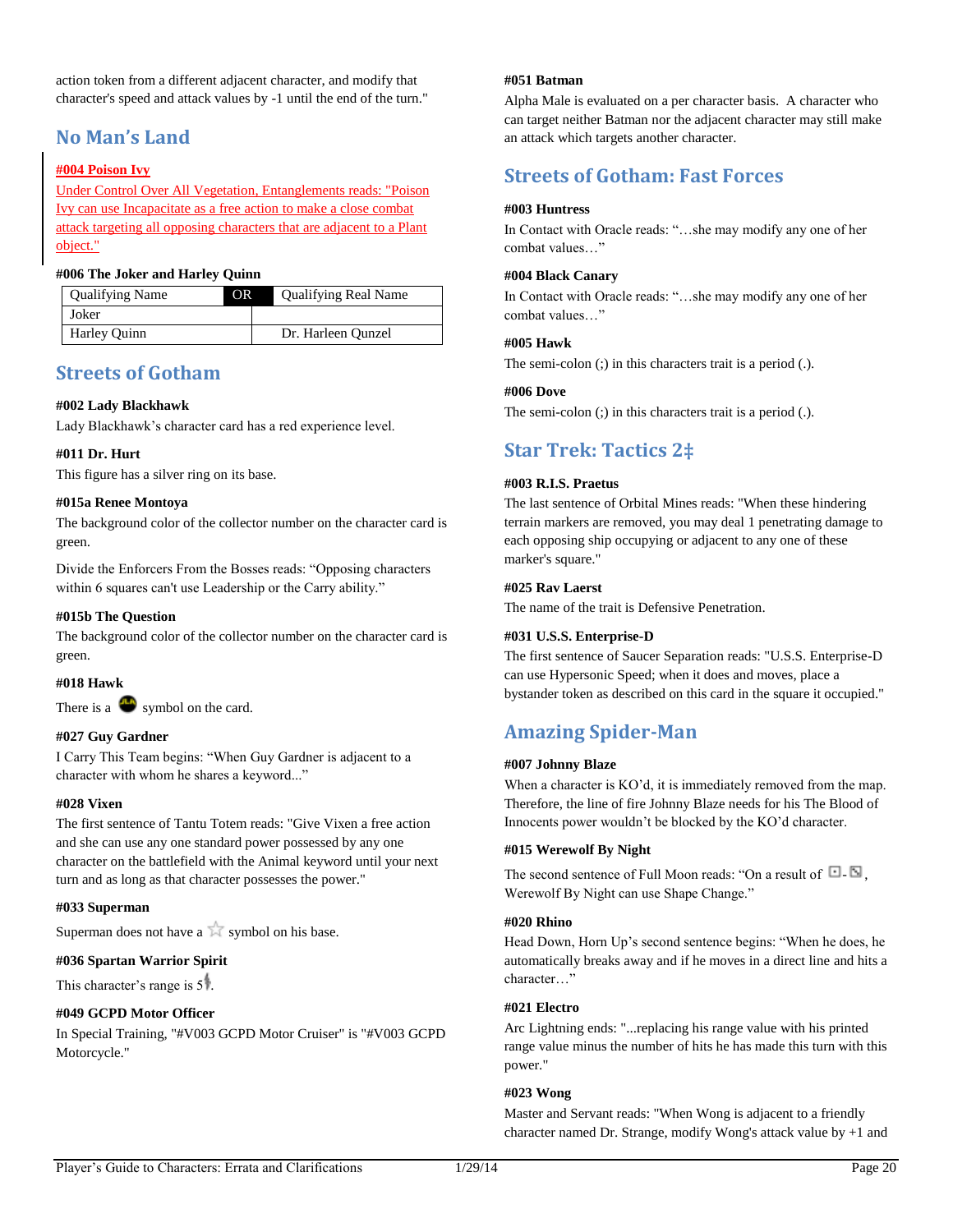Dr. Strange's defense value by  $+1$  if not already modified by this effect."

# **#029 Demogoblin**

REPENT! reads: "When Demogoblin hits an opposing character and actions resolve, that character's controller chooses one: give that character two action tokens; or that character's defense powers are countered until your next turn."

# **#037 The Ancient One**

The Original Sorcerer Supreme allows you to reroll any roll, but you must reroll all of the dice of that roll.

# **#038 Carrion**

Red Dust of Death reads: "…and adjacent opposing characters of 100 or more points…

# **#040 Blackheart**

Dark Thunder reads: Blackheart begins the game with one Red Gargoyle and one Blue Gargoyle attached. Give Blackheart a power action and remove a Gargoyle from Blackheart and place it in an adjacent square. The chosen Gargoyle becomes a bystander token as described on this card. When a Gargoyle would be KO'd, instead reattach it to Blackheart.

# **#045 Terrax**

Terrax does not need to draw a line of fire to the characters he is attacking when using Major Earthquake.

# **#101 Franken-Castle**

Drill-Drone Gun may place multiple markers on a character. Each marker requires its own double power action for removal.

The last 2 sentences of Drill-Drone Gun read: "Even if this power is countered or lost, at the beginning of each of your turns deal 1 penetrating damage to each character marked in this way. Marked characters in this way may be given a double power action to remove the mark."

# **#204 Rhino**

Rhino Charge's second sentence reads: "When he does, if he moves in a direct line…"

# **#208 Shocker**

The fourth sentence of Directional Vibration reads: "Compare the result to each other character occupying a square along that line of fire, or a square adjacent to that line of fire but still within his range."

# <span id="page-23-0"></span>**2013 WizKids Exclusives**

# **#D-007 Phantom Stranger**

This character has a silver ring on its base.

# **#D-010 Bat-Mite**

Let Me Help! Reads: "Give Bat-Mite a move action; after actions resolve, roll a d6 that can't be rerolled. Place Bat-Mite's Idol in a

square adjacent to Bat-Mite. On a result of  $\Box$ . an opponent may choose the square and deal Bat-Mite's Idol 1 unavoidable damage.

On a result of  $\Box$  -  $\Box$ , you choose the square and Bat-Mite's Idol may make a close or ranged combat attack as a free action but can't be given a non-free action until your next turn."

# <span id="page-23-1"></span>**TabApp Elite**

# **#D-004 Superman**

This character's collector number should be D-004, not D-001.

# **#D-005 General Zod**

This character's collector number should be D-005, not D-002.

# <span id="page-23-2"></span>**Iron Man 3**

# **#006 Tony Stark**

The name of the trait is Upgraded Armor.

# **#009 Iron Man Mk 17**

The second sentence of Uni-Beam reads: "The ranged combat attack is made against all characters along the chosen path."

# **#016 War Machine**

This character has  $\Box$  on its character card.

# **#104 Mandarin**

In Capable Figurehead and Fraternity of there, the word "figure" is "character."

# <span id="page-23-3"></span>**Teen Titans**

# **#044 Gizmo**

The second sentence of Tiny Tinkerer reads: "Give Gizmo a power action and place a standard light object from outside the game in an adjacent square."

# **#072 Burnout**

Catch Fire reads: "Burnout can use Energy Explosion; when he does, damage dealt to untargeted hit characters is modified by +1."

# <span id="page-23-4"></span>**Fear Itself**

# **#020 Red She-hulk**

Mighty Big-A\$\$ Sword reads: "Red She-Hulk can use Blades/Claws/Fangs. When she does, the attack does not generate knock back; and on a result of  $\Box$   $\Box$  after actions resolve, deal the

same amount of damage to an opposing character adjacent to the target but not adjacent to Red She-Hulk."

# **#023 Mokk**

Advanced Petrification ends: "…if they already have one or more action tokens."

# **#033 Angrir**

Hammer Clobber ends: "...and you may place a standard heavy object in the square they occupied."

# **#200 Skadi**

There is a yellow starting line to the left of click #3.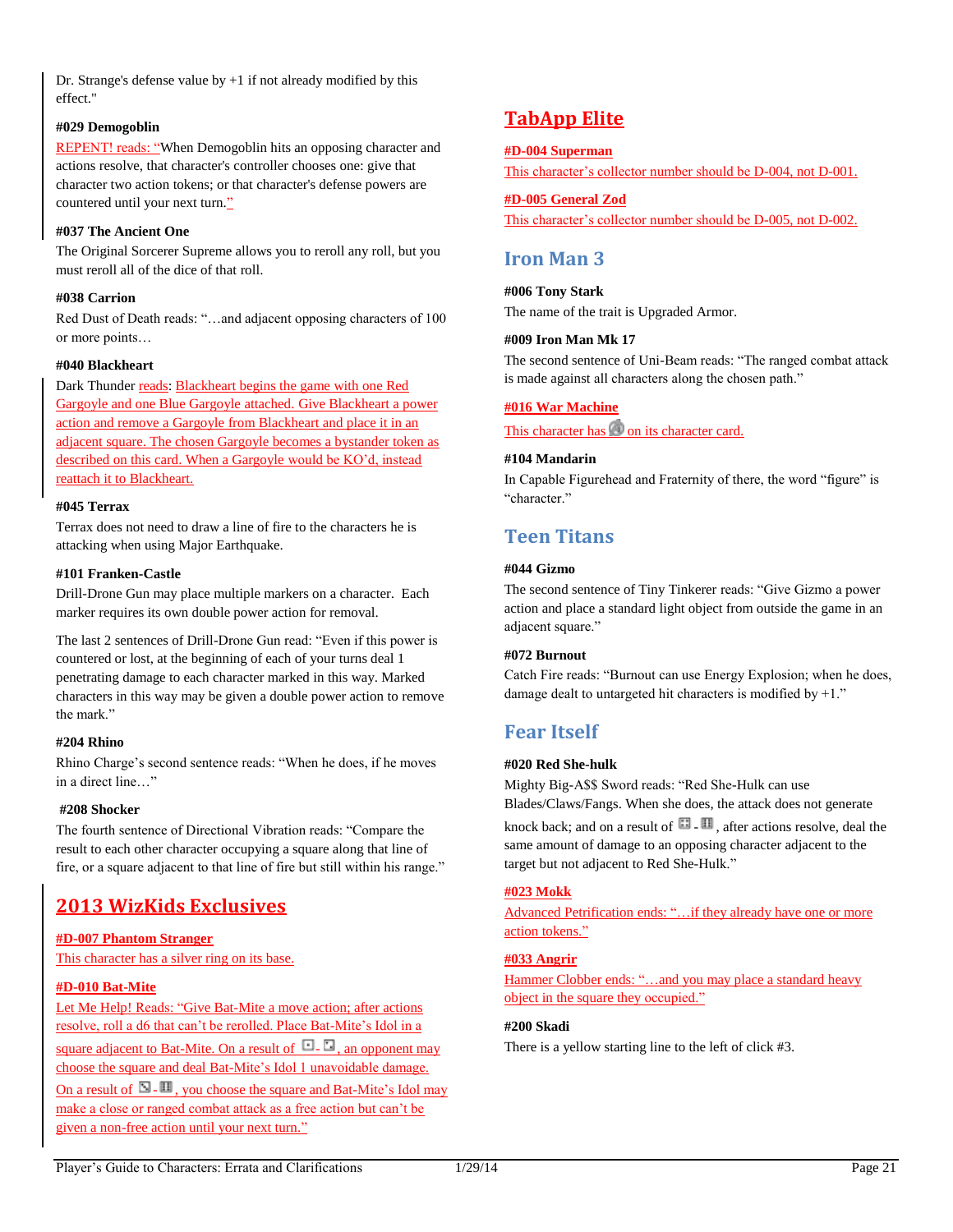# <span id="page-24-0"></span>**Pacific Rim†**

**#B101 Fighter Jet** This character has a printed range value of 6.

# <span id="page-24-1"></span>**Bioshock†**

# **#003 Boy of Silence**

Boy of Silence's dial has a special power appearing in the speed slot of clicks 1-3.

# **#004 Daisy Fitzroy**

Daisy Fitzroys's dial has a special power appearing in the damage slot of clicks 1-4.

# **#005 Commandant**

Commandant's dial has a special power appearing in the attack slot of clicks 1, 4, and 5.

# **#011 Booker and Liz**

| <b>Oualifying Name</b> |
|------------------------|
| <b>Booker Dewitt</b>   |
| Elizabeth              |

# <span id="page-24-2"></span>**Wolverine and the X-Men**

# **#010 Shatterstar**

For the X-Portal trait, add to the end: "That character can't be given a non-free action this turn."

# **#013 Multiple Man**

Multiple Man's dial has a special power appearing in the attack slot of clicks 3-4. He does not have Telekinesis.

# **#014 Rictor**

Seismic Shock reads: "Rictor can use Quake. He can use it normally, or he may instead use it to target each opposing character along a direct line of fire within his range. This line of fire ignores characters."

# **#020 White King**

The second sentence of As Long As My Head Survives reads: "White King is removed from the map, and at the beginning of each of your turns, until White King is returned to the map, heal him of 1 damage."

# **#040 Hope Summers**

Clarification: Hope Summers' **Omega-Level Mutant** power allows her to copy all powers possessed by the chosen adjacent character at the time the free action is given. If the dial changes, she keeps the pre-change powers. The chosen adjacent character's name is considered to be Hope Summers for the purpose of Hope Summers copying Special Powers possessed by that character- For Example: "Scarlet Witch can use Perplex and Probability Control" becomes "Hope Summers can use Perplex and Probability Control."

# **#041 Spiral**

Change Dimensional Portal to read: "Give Spiral a double power action, remove all of her Gateway markers from the map and place 2 Gateway markers on the map. Place one in an adjacent square and the other may be placed in any square on the map. Starting with your next turn, give a friendly character occupying the square of a Gateway marker a free action and place it in the square of the other Gateway marker. "

# **#049 Black Queen**

Spend My Life Energy reads: "Give Black Queen a free action, and until your next turn modify all her combat values by +1 or a chosen combat value by +2. If you do, at the end of this turn, deal her 1 unavoidable damage."

# **#050 Mojo**

X-Babies reads: "When an opposing character targets Mojo with an attack and misses, modify that character's damage value by -2 until after they next hit an opposing character with an attack and that attack resolves."

# **#053 Professor X and Magneto**

You're a Mutant, Too? reads: Professor X and Magneto can use Mind Control and Penetrating/Psychic Blast. Once per turn, when they hit with either one, after actions resolve they may use the other as a free action.

# **#057 Cyclops**

The last sentence of Phoenix Force Blast reads: "You may divide Cyclops' damage among all hit characters and you may knock back any hit characters 2 squares."

# **#059 Colossus**

Phoenix Effect reads: "When Colossus hits a character with a close combat attack and that character isn't knocked back, after actions resolve, deal 1 penetrating damage to that character and each other character along that direct line of fire. This line of fire ignores characters."

# **#066 Iceman**

Glacial Wall reads: "Iceman can use Barrier. When he does, after actions resolve, make a close combat attack targeting each opposing character adjacent to a marker just placed. Each hit character is given an action token and is dealt 1 damage for each action token it now has, instead of normal damage."

# **#071 Cannonball**

Ignition reads: "When Cannonball moves at least 3 squares in a direct line due to his own action, he can use Impervious and modifies his damage value by +1 until your next turn."

# **#080 Lockheed**

Lockheed has Energy Explosion, not Pulse Wave.

# **#102 Nightcrawler**

The last sentence of Shark to the Stomach reads: "For the rest of the game, even if this power is lost, that character can't use that power."

# **#201 Wolverine**

Snikt! Snikt! reads: "Wolverine can use Blades/Claws/Fangs. Once per action, if the result of his d6 roll is lower than his printed damage value, instead of dealing damage, he may make another close combat attack against the same character."

Healing Factor reads: "At the beginning of your turn, Wolverine may activate Regeneration as a free action."